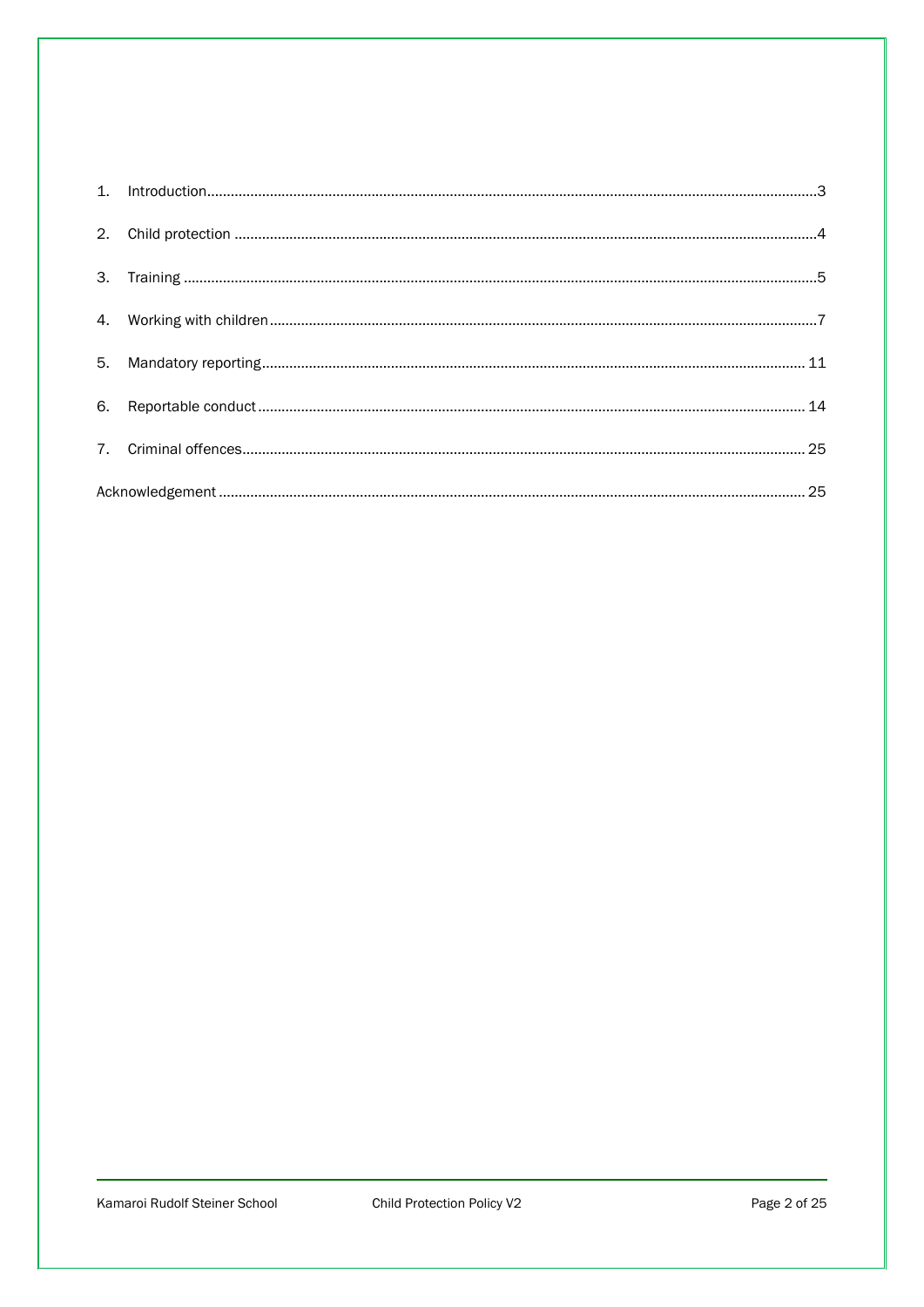# <span id="page-2-0"></span>1. Introduction

# 1.1 Purpose and scope

This policy sets out staff responsibilities for child protection and processes that staff must follow in relation to child protection matters. This policy applies to all staff members, which includes employees, contractors and volunteers.

Staff members who fail to adhere to this policy may be in breach of their terms of employment.

# 1.2 Key legislation

There are four key pieces of child protection legislation in New South Wales:

- the *Children and Young Persons (Care and Protection)* Act 1998 ("Care and Protection Act");
- the *Child Protection (Working with Children) Act 2012* ("WWC Act");
- the *Children's Guardian Act 2019* ("Children's Guardian Act")
- the *Crimes Act 1900* ("Crimes Act").

# 1.3 Related policies and documents

There are a number of other School policies at Kamaroi that relate to child protection that staff members must be aware of and understand including (but not limited to):

- Staff Code of Conduct sets out information about the standards of behaviour expected of all staff members;
- Work Health and Safety Statement identifies the obligations imposed by work health and safety legislation on the School and staff members;
- Discrimination, Harassment and Bullying Statement summarises obligations in relation to unlawful discrimination, harassment and bullying;
- Issues Resolution Policy and Guidelines provides the steps taken by the School in addressing complaints and grievances; and
- Child Protection Awareness for Parents, Carers and Community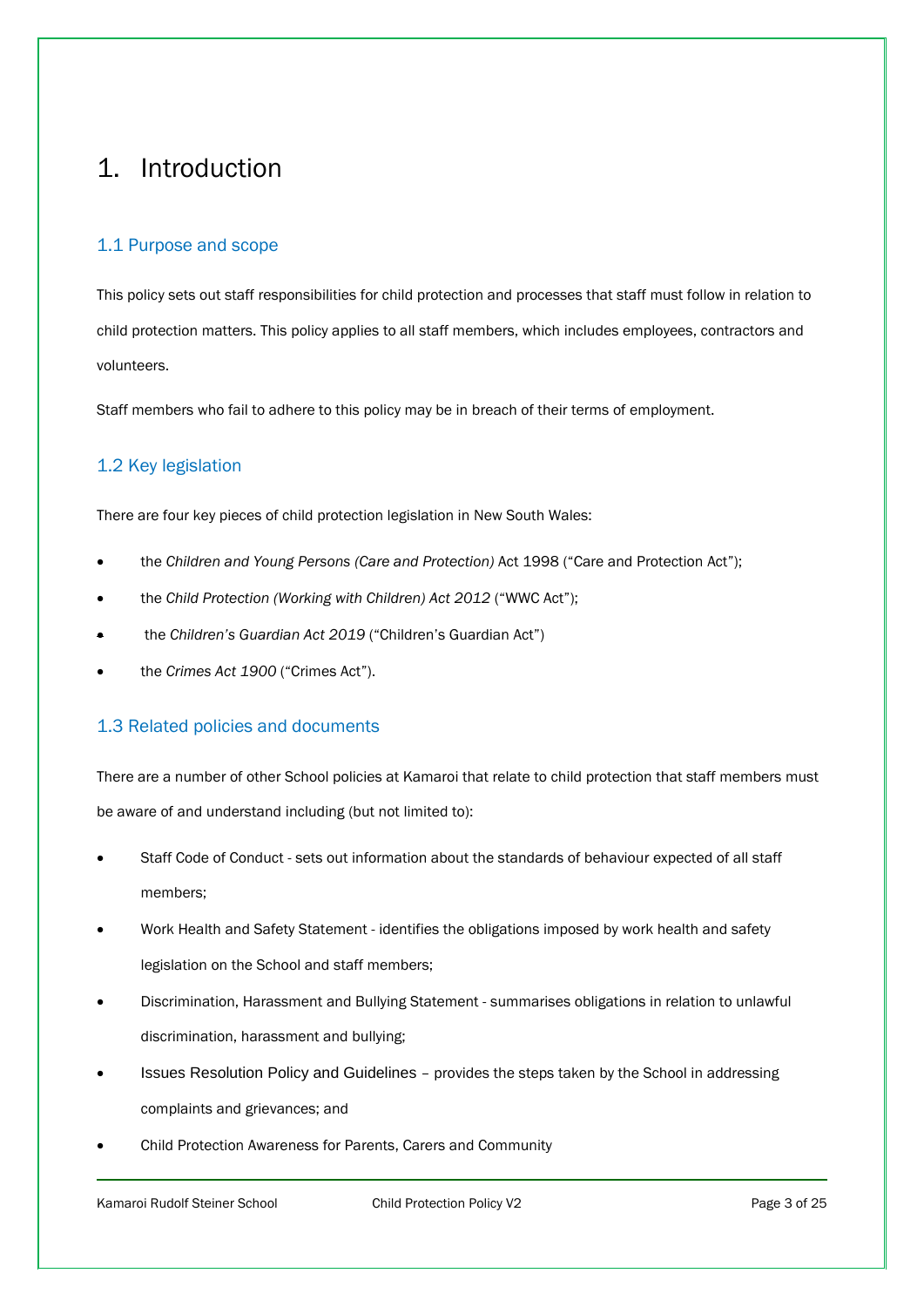# 1.4 Compliance and records

The Principal or their delegate monitors compliance with this policy and securely maintains School records relevant to this policy, which includes:

- register of staff members who have read and acknowledged that they read and understood this policy;
- working with children check clearance (WWCC clearance) verifications;
- mandatory reports to the Department of Communities and Justice (DCJ), previously known as Family and Community Services; and
- reports of reportable conduct allegations, the outcome of reportable conduct investigations, and/or criminal convictions.

# <span id="page-3-0"></span>2. Child protection

The safety, protection and welfare of students is the responsibility of all staff members and encompasses:

- a duty of care to ensure that reasonable steps are taken to prevent harm to students which could reasonably have been foreseen; and
- obligations under child protection legislation.

# 2.1 Children protection concerns

There are different forms of child abuse. These include neglect, sexual, physical and emotional abuse.

Neglect is the continued failure by a parent or caregiver to provide a child with the basic things needed for his or her proper growth and development, such as food, clothing, shelter, medical and dental care and adequate supervision.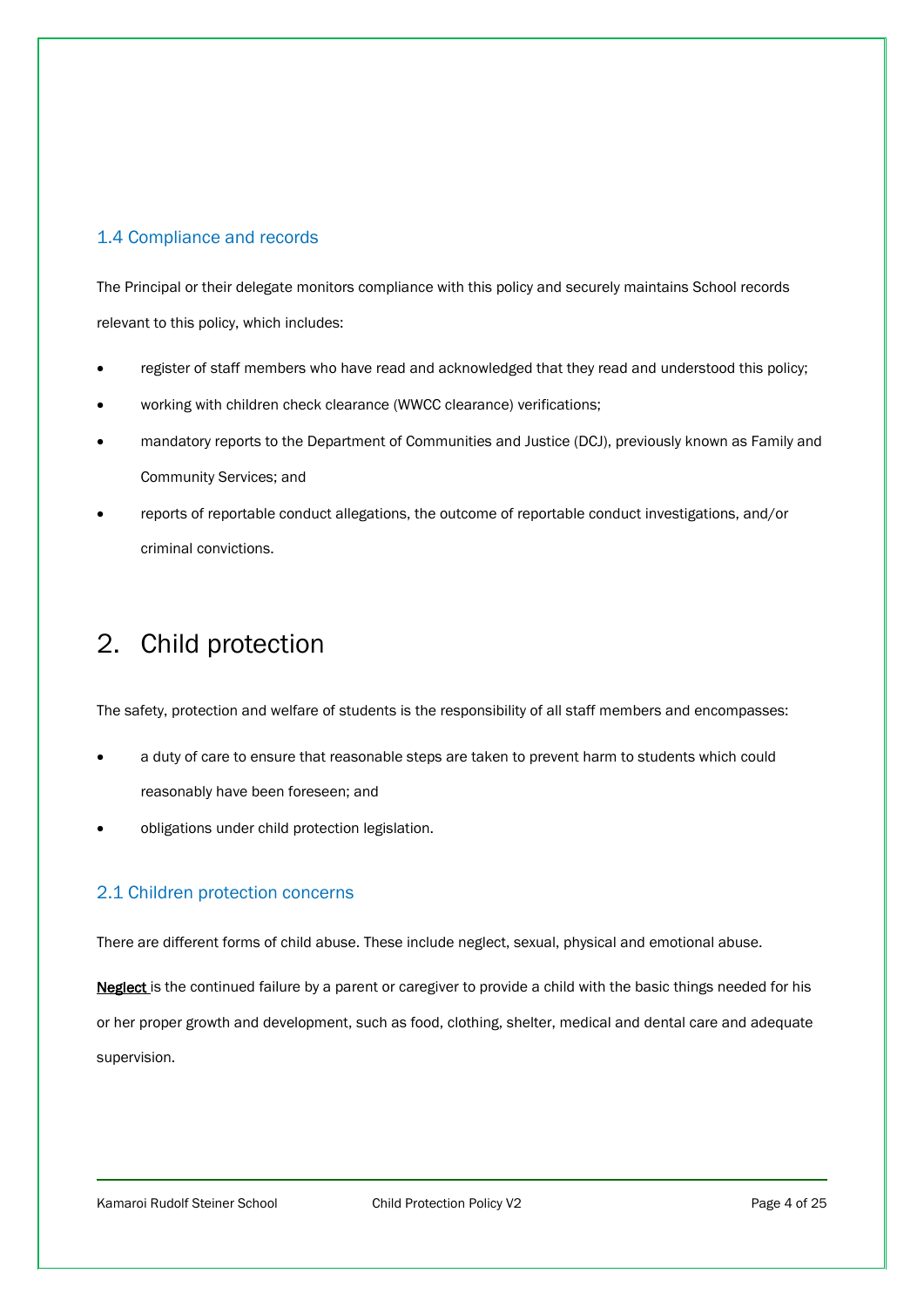Sexual abuse is when someone involves a child or young person in a sexual activity by using their power over them or taking advantage of their trust. Often children are bribed or threatened physically and psychologically to make them participate in the activity. Child sexual abuse is a crime.

Physical abuse is a non-accidental injury or pattern of injuries to a child caused by a parent, caregiver or any other person. It includes but is not limited to injuries which are caused by excessive discipline, severe beatings or shakings, cigarette burns, attempted strangulation and female genital mutilation.

Injuries include bruising, lacerations or welts, burns, fractures or dislocation of joints.

Hitting a child around the head or neck and/or using a stick, belt or other object to discipline or punishing a child (in a non-trivial way) is a crime.

Emotional abuse can result in serious psychological harm, where the behaviour of their parent or caregiver damages the confidence and self-esteem of the child or young person, resulting in serious emotional deprivation or trauma.

Although it is possible for 'one-off' incidents to cause serious harm, in general it is the frequency, persistence and duration of the parental or carer behaviour that is instrumental in defining the consequences for the child.

This can include a range of behaviours such as excessive criticism, withholding affection, exposure to domestic violence, intimidation or threatening behaviour.

# 2.2 Child wellbeing concerns

Child wellbeing concerns are safety, welfare or wellbeing concerns for a child or young person that do not meet the mandatory reporting threshold, risk of significant harm in section 5.1.2.

#### 2.3 Staff member responsibilities

Key legislation requires reporting of particular child protection concerns. However, as part of the School's overall commitment to child protection, all staff are required to report any child protection or child wellbeing concerns about the safety, welfare or wellbeing of a child or young person to the Principal.

If the allegation involves the Principal, a report should be made to the Chair of the School Board].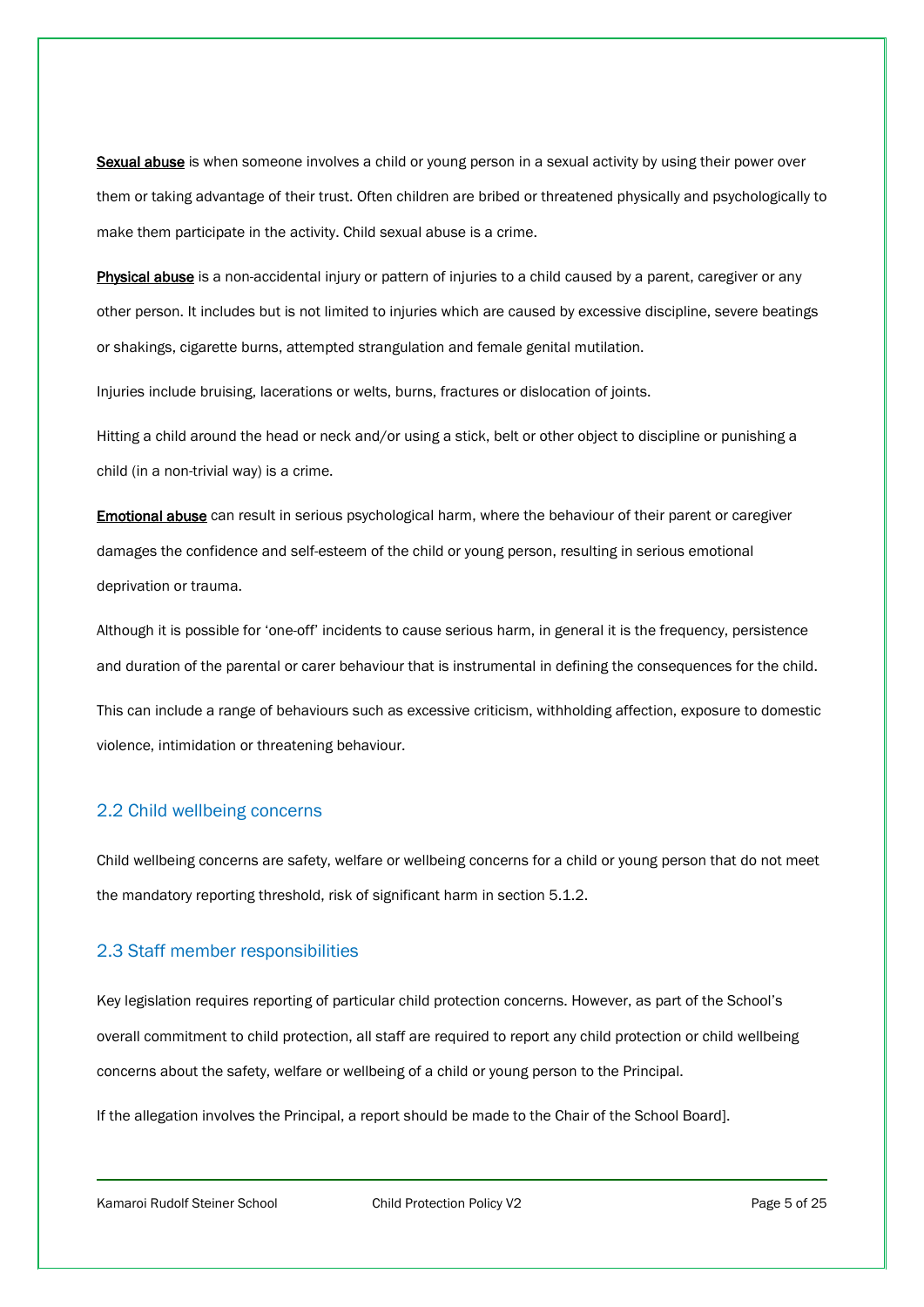# <span id="page-5-0"></span>3. Training

### 3.1 The School

The School provides all staff members with a copy of this policy and will provide all staff members with the opportunity to participate in child protection training annually through the online Complispace Module. In addition, other Child Protection training will be conducted on school PD days by arrangement by the Principal. This may include workshops and training run by the NSW Association of Independent Schools.

#### 3.2 Staff members

All new staff members must read this policy and sign the acknowledgement that they have read and understood the policy.

The Compliance Officer will assign training to all staff members including music tutors, maintenance personnel, administration and casual teachers, in January of each year. Staff are given 1 month to complete the training. The Compliance Officer will monitor completion and send reminders to staff if required. Records of completion are sent to the Principal and saved both within Complispace and in M-Drive.

For staff who commence employment after 1 February or who are not present at the commencement of a school year will be assigned training at the relevant start/return date and are given 1 month to complete the module. It is common that a new employee will be assigned the training module prior to their commencement at Kamaroi. This is recorded in the Induction Records and new staff checklist on the M:Drive.

Failure to cooperate with requests to complete training requirements is a breach of the employment contract and an employee may be subject to employment proceedings. A meeting would take place with the Principal to provide the staff member with an opportunity to correct the situation. Any formal warnings of this nature will be in writing to the employee.

The training complements this policy and provides information to staff about their legal responsibilities related to child protection and School expectations, including:

- mandatory reporting;
- reportable conduct;

Kamaroi Rudolf Steiner School **Child Protection Policy V2** Page 6 of 25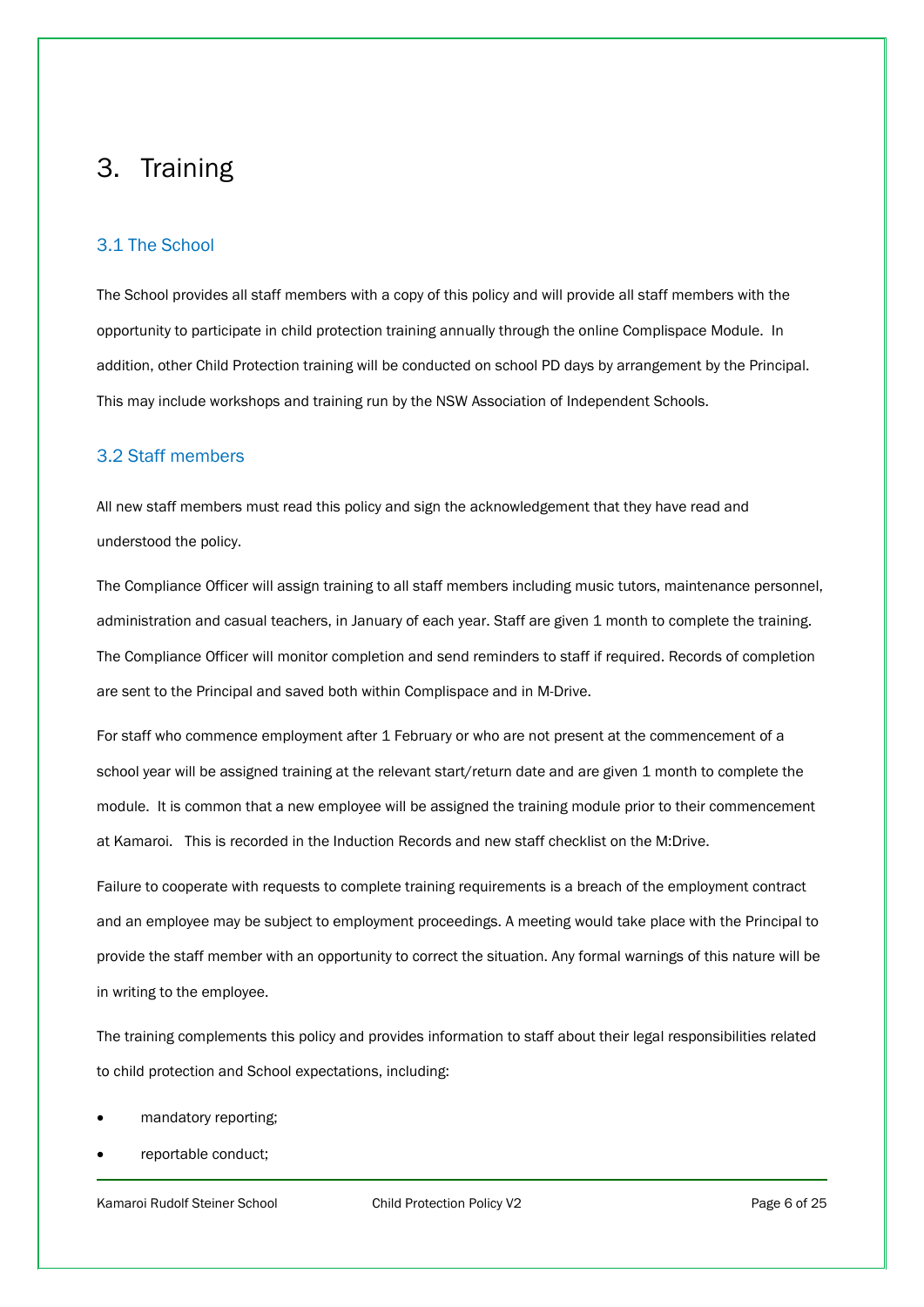- working with children checks; and
- professional boundaries.

# <span id="page-6-0"></span>4. Working with children

The WWC Act protects children by requiring a worker to have a WWCC clearance or current application to engage in child related work. Failure to do so may result in a fine or imprisonment.

The Office of the Children's Guardian (OCG) is responsible for determining applications for a WWCC clearance. It involves a national criminal history check and review of reported workplace misconduct findings. The result is either to:

- grant a WWCC clearance (generally valid for 5 years); or
- refuse a WWCC clearance (further applications cannot be made for 5 years).

In addition, the OGC may impose an interim bar on engaging in child related work for both applicants and WWCC clearance holders.

WWCC clearance holders are subject to ongoing monitoring by the OCG.

# 4.1 Responsibilities for working with children checks

#### 4.1.1 Staff members

Staff members who engage in child-related work and eligible volunteers (including those volunteers working at overnight camps) are required to:

- hold and maintain a valid WWCC clearance;
- not engage in child-related work at any time that they are subjected to an interim bar or a bar;
- report to the Principal if they are no longer eligible for a WWCC clearance, the status of their WWCC clearance changes or are notified by the OCG that they are subjected to a risk assessment; and
- notify the OCG of any change to their personal details within 3 months of the change occurring. Failure to do so may result in a fine.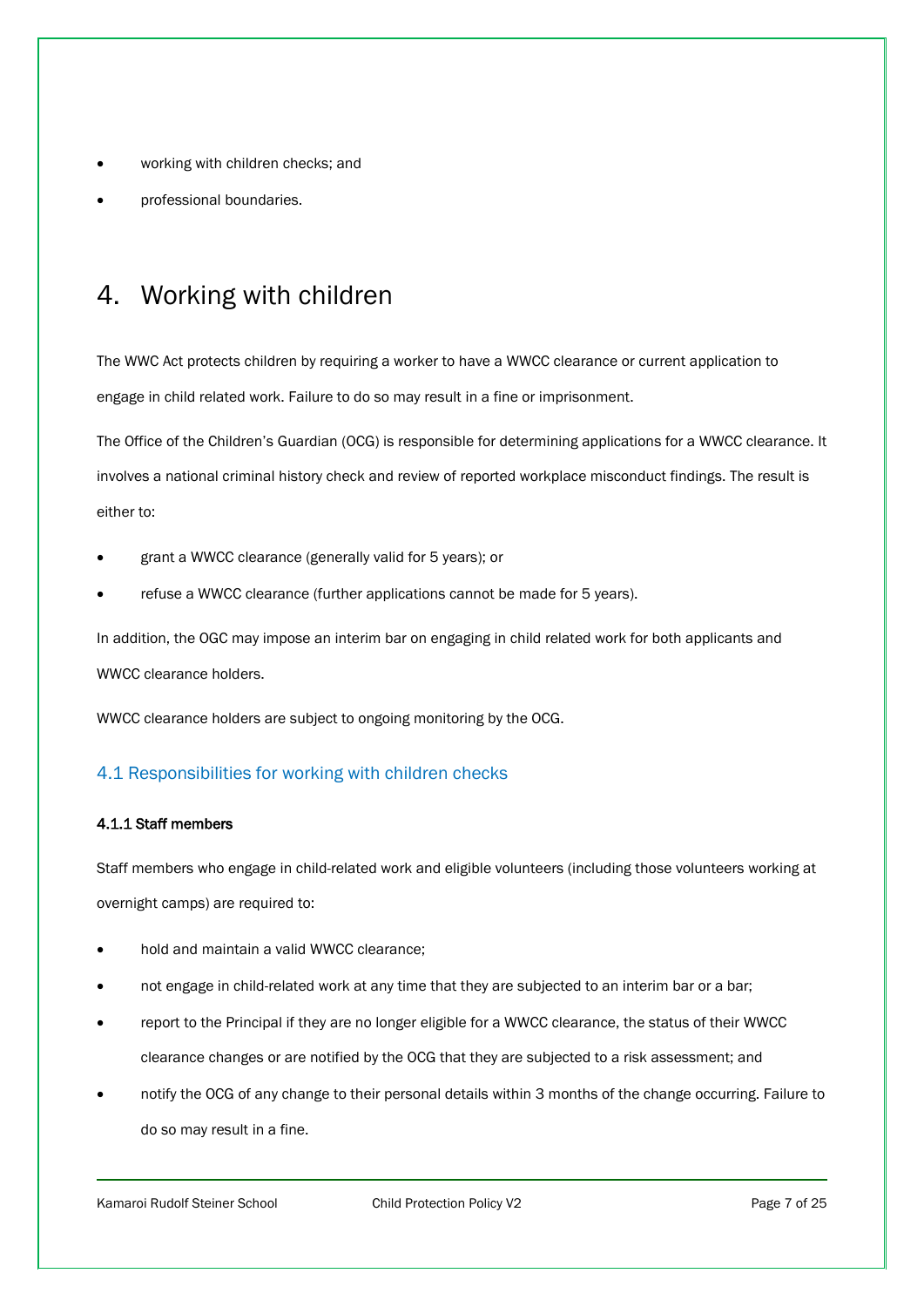It is an offence for an employee to engage in child-related work when they do not hold a WWCC clearance or if they are subject to a bar.

All volunteers are required to:

- be aware and follow the expectations of conduct expressed in the School staff Code of Conduct.
- sign the Volunteer Statutory Declaration.

#### 4.1.2 Kamaroi Rudolf Steiner School

The School is required to:

- verify online and record the status of each child-related worker's WWCC clearance;
- only employ or engage child-related workers or eligible volunteers who have a valid WWCC clearance; and
- advise the OCG of the findings they have made after completing a reportable conduct investigation, including whether they have made a finding of reportable conduct. A finding of reportable conduct in relation to sexual misconduct, a sexual offence or a serious physical assault must be referred to the OCG's Working with Children Check Directorate (WWCC Directorate). It is an offence for an employer to knowingly engage a child-related worker who does not hold a WWCC clearance or who has a bar.

# 4.2 Working with children check clearance

A WWCC clearance is authorisation under the WWC Act for a person to engage in child-related work.

#### 4.2.1 Child-related work

Child-related work involves direct contact by the worker with a child or children and that contact is a usual part of and more than incidental to the work. Child related work includes, but is not limited to work in the following sectors:

- early education and child-care including education and care service, child-care centres and other child care;
- Schools and other educational institutions and private coaching or tuition of children;
- religious services;

Kamaroi Rudolf Steiner School **Child Protection Policy V2** Page 8 of 25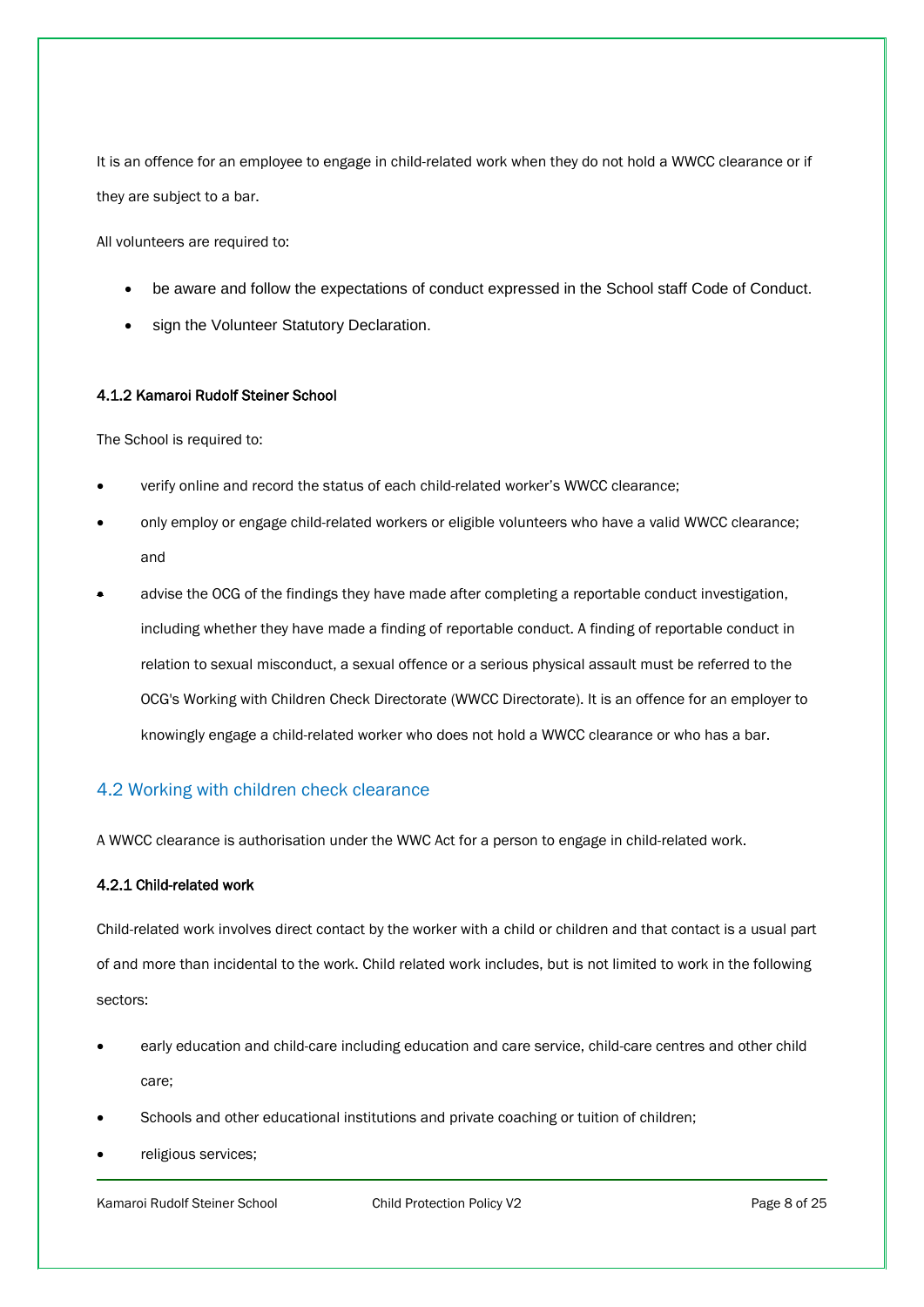- residential services including boarding schools, homestays more than three weeks, residential services and overnight camps;
- transport services for children including school bus services, taxi services for children with disability and supervision of school road crossings; and
- counselling, mentoring or distance education not involving direct contact.

Any queries about whether roles/duties engage in child-related work should be directed to the Principal.

#### 4.2.2 Application/Renewal

An application or renewal can be made through Service NSW or its replacement agency. The process for applying for and renewing a WWCC clearance with the OCG involves a national police check and a review of findings of misconduct. If the OCG grants or renews a WWCC clearance, the holder will be issued with a number which is to be provided to the School to verify the status of a staff member's WWCC clearance.

#### 4.2.3 Refusal/Cancellation

The OCG can refuse to grant a WWCC clearance or cancel a WWCC clearance. The person is then restricted from engaging in child-related work and not able to apply for another clearance for five years. Employers are notified by the OGC and instructed to remove such persons from child-related work.

#### 4.2.4 Interim bar

The OCG may issue an interim bar, for up to 12 months, to high risk individuals to prevent them from engaging in child-related work while a risk assessment is conducted. If an interim bar remains in place for six months or longer, it may be appealed to the Administrative Decisions Tribunal.

Not everyone who is subject to a risk assessment will receive an interim bar; only those representing a serious and immediate risk to children.

#### 4.2.5 Disqualified person

A disqualified person is a person who has been convicted, or against whom proceedings have been commenced for a disqualifying offence outlined in Schedule 2 of WWC Act. A disqualified person cannot be granted a WWCC clearance and is therefore restricted from engaging in child related work.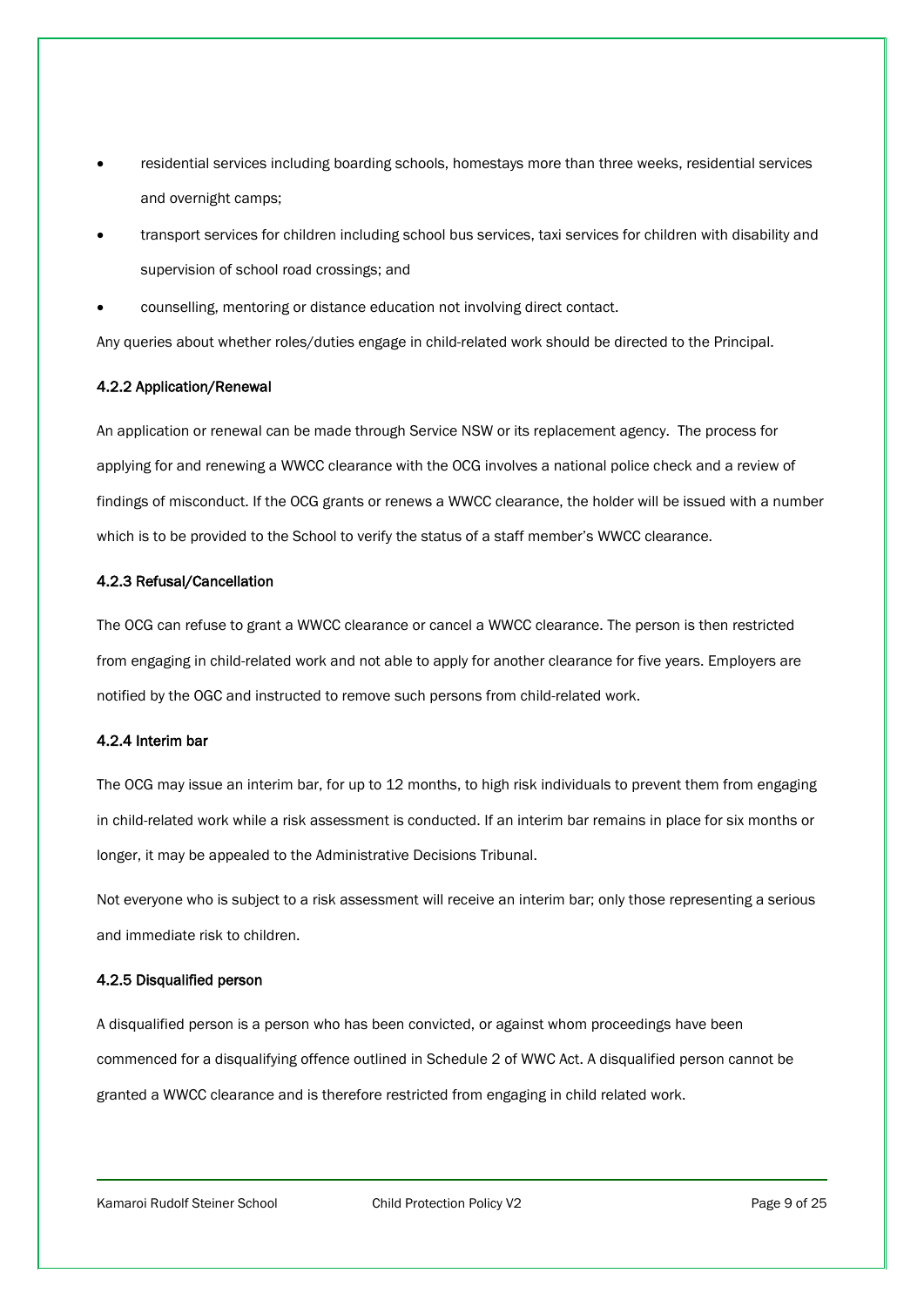# 4.3 Ongoing monitoring

The OCG will continue to monitor criminal records and professional conduct findings of all WWCC clearance holders through a risk assessment process.

#### 4.3.1 Risk assessments

A risk assessment is an evaluation of an individual's suitability for child-related work.

The OCG will conduct a risk assessment on a person's suitability to work with children when a new record is received which triggers a risk assessment. This may include an offence under Schedule 1, pattern of behaviour or offences involving violence or sexual misconduct representing a risk to children and findings of misconduct involving children.

# 4.4 Process for reporting to OCG

#### 4.4.1 Kamaroi Rudolf Steiner School

Independent Schools are defined as a reporting body by the WWC Act.

Kamaroi is required to advise the OCG of the findings they have made after completing a reportable conduct investigation, including whether they have made a finding of reportable conduct. A finding of reportable conduct in relation to sexual misconduct, a sexual offence or a serious physical assault, must be referred to the OCG's WWCC Directorate. Information must also be referred internally to the OCG's WWCC Directorate if it meets the threshold for consideration of an interim WWCC bar, as per Section 17 of the WWC Act, pending a formal risk assessment.

The School may also be obliged to report, amend or provide additional information to the OCG as outlined in the WWC Act and the Children's Guardian Act.

#### 4.4.2 Finding of misconduct involving children

Kamaroi will report any finding of reportable conduct to the OCG.

When informing an employee of a finding of reportable conduct against them, the School should alert them to the consequent report to the WWCC Directorate in relation to sustained findings of sexual misconduct, a sexual offence or a serious physical assault.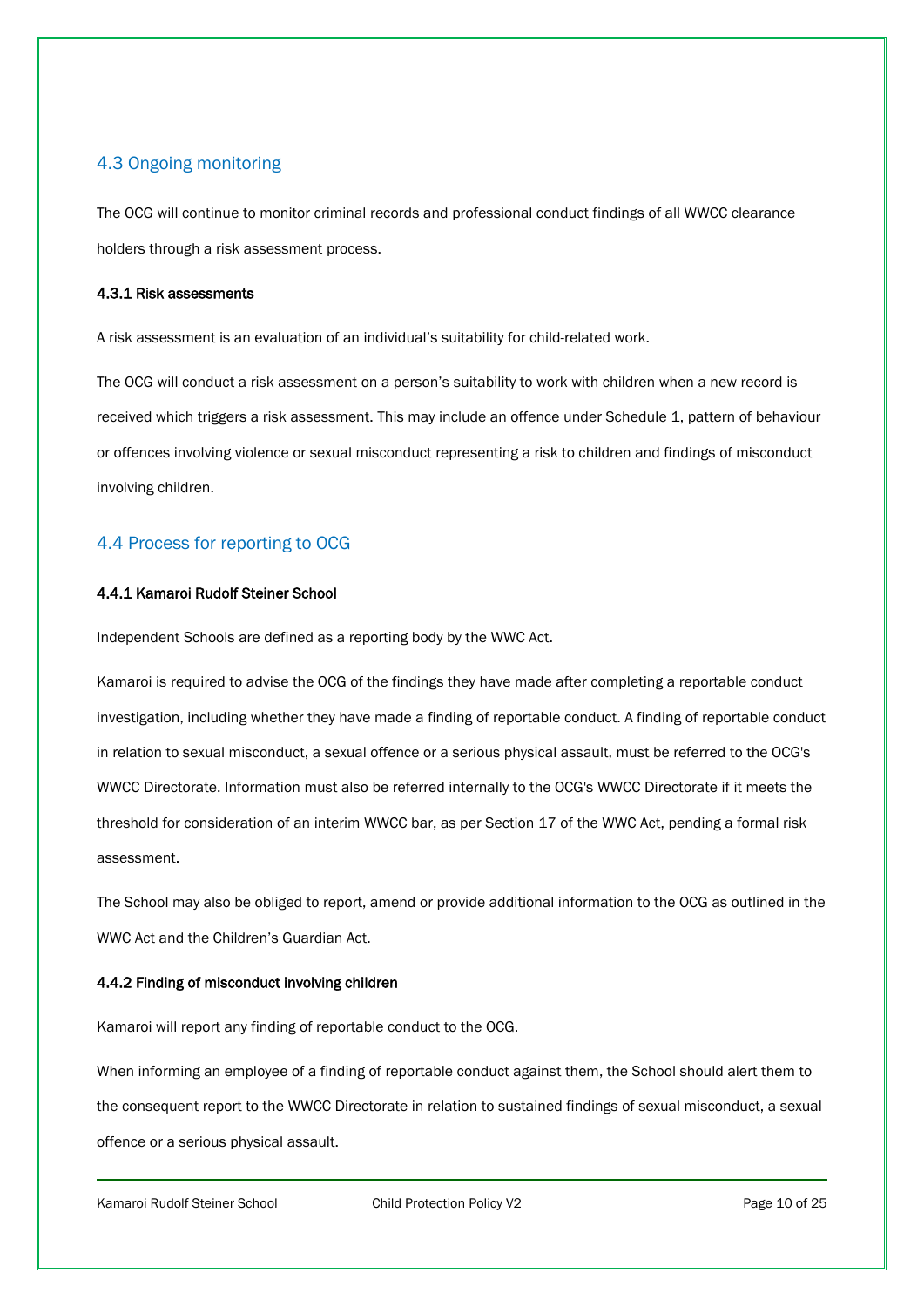The WWC Act enables a person who has a sustained finding referred to the OCG to request access to the records held by the School in relation to the finding of misconduct involving children, once final findings are made. The entitlements of a person to request access to information in terms of section 46 of the WWC Act is enlivened when a finding of misconduct involving children has been made.

#### 4.4.3 Other information

The School may also be required to provide information to the OGC that is relevant to an assessment of whether a person poses a risk to the safety of children or the OCG's monitoring functions.

# <span id="page-10-0"></span>5. Mandatory reporting

The Care and Protection Act provides for mandatory reporting of children at risk of significant harm. A child is a person under the age of 16 years and a young person is aged 16 years or above but who is under the age of 18, for the purposes of the Care and Protection Act.

Under the Care and Protection Act, mandatory reporting applies to persons who:

- in the course of their employment, deliver services including health care; welfare, education, children's services and residential services, to children; or
- hold a management position in an organisation, the duties of which include direct responsibility for, or direct supervision of, the provision of services including health care, welfare, education, children's services and residential services, to children.

All teachers are mandatory reporters. Other staff members may also be mandatory reporters. Any queries about whether other staff members are mandatory reporters should be directed to the Principal.

# 5.1 Reports to Communities and Justice

A mandatory reporter must, where they have reasonable grounds to suspect that a child (under 16 years of age) is at risk of significant harm, report to the Department of Communities and Justice (DCJ) as soon as practicable. The report must include the name, or a description, of the child and the grounds for suspecting that the child is at risk of significant harm.

Kamaroi Rudolf Steiner School **Child Protection Policy V2** Page 11 of 25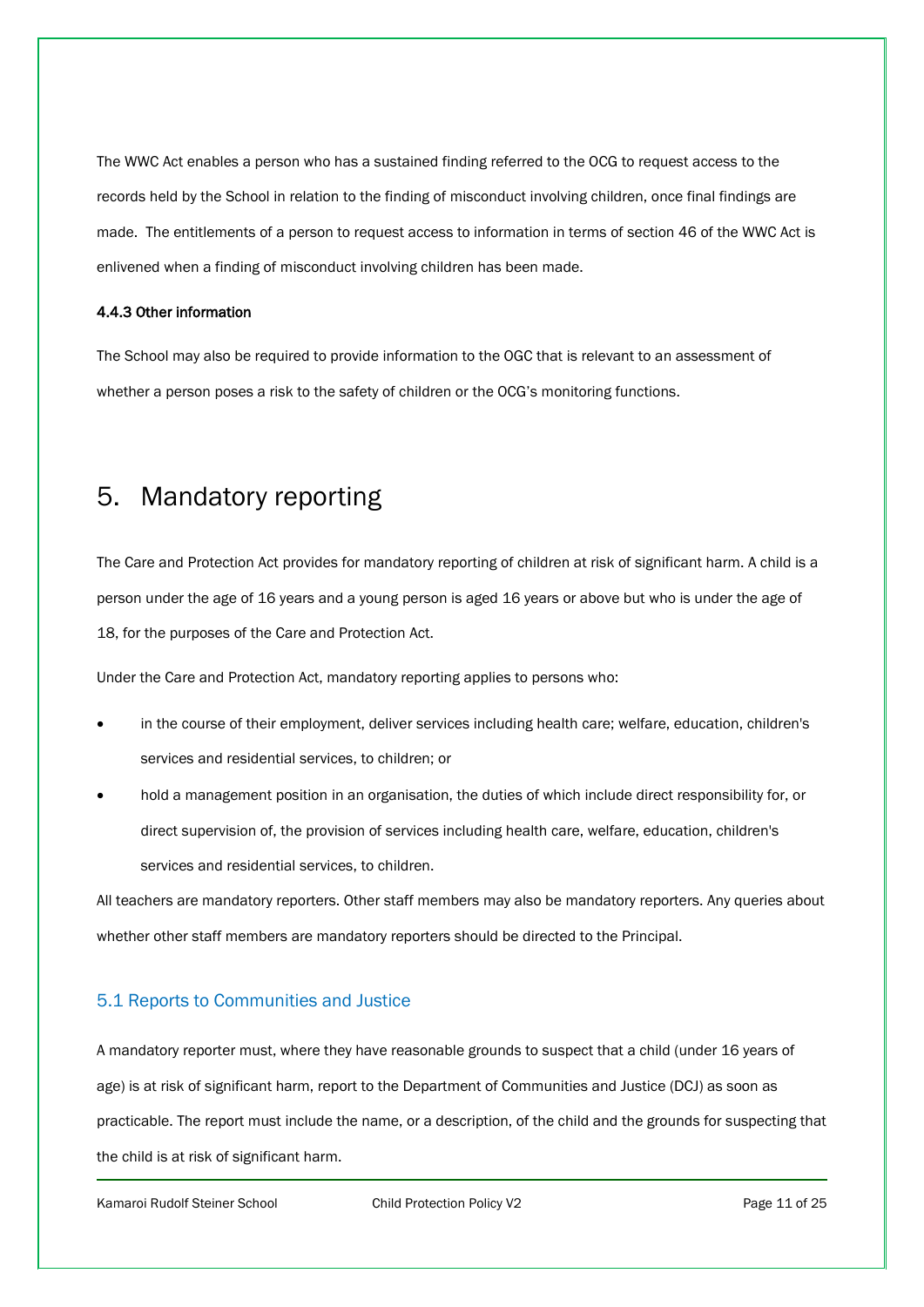In addition, the School may choose to make a report to the DCJ where there are reasonable grounds to suspect a young person (16 or 17 years of age) is at risk of significant harm and there are current concerns about the safety, welfare and well-being of the young person.

In the independent school sector, a mandatory reporter will meet their obligation if they report to the Principal in the School. This centralised reporting model ensures that a person in the School has all of the information that may be relevant to the circumstances of the child at risk of significant harm and addresses the risk of the School not being aware of individual incidences that amount to cumulative harm.

#### 5.1.1 Reasonable grounds

'Reasonable grounds' refers to the need to have an objective basis for suspecting that a child or young person may be at risk of significant harm, based on:

- first-hand observations of the child, young person or family;
- what the child, young person, parent or another person has disclosed;
- what can reasonably be inferred based on professional training and / or experience.

'Reasonable grounds' does not mean a person is required to confirm their suspicions or have clear proof before making a report.

#### 5.1.2 Significant harm

A child or young person is 'at risk of significant harm' if current concerns exist for the safety, welfare or wellbeing of the child or young person because of the presence, to a significant extent, of any one or more of the following circumstances:

- the child's or young person's basic physical or psychological needs are not being met or are at risk of not being met;
- the parents or other caregivers have not arranged and are unable or unwilling to arrange for the child or young person to receive necessary medical care;
- in the case of a child or young person who is required to attend school in accordance with the Education Act 1990, the parents or other caregivers have not arranged and are unable or unwilling to arrange for the child or young person to receive an education in accordance with that Act;
- the child or young person has been, or is at risk of being, physically or sexually abused or ill-treated;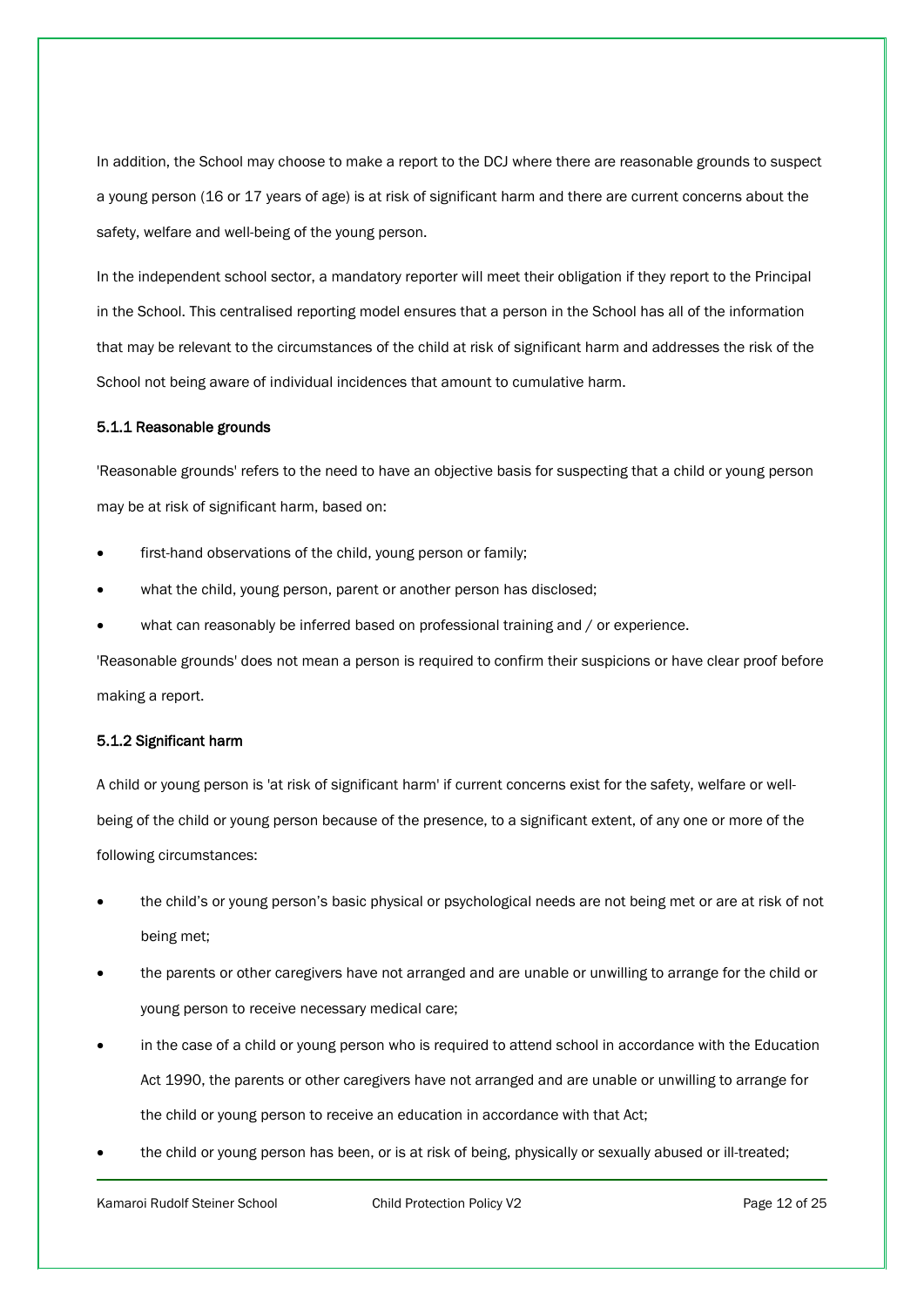- the child or young person is living in a household where there have been incidents of domestic violence and as a consequence, the child or young person is at risk of serious physical or psychological harm,
- a parent or other caregiver has behaved in such a way towards the child or young person, that the child or young person has suffered or is at risk of suffering serious psychological harm;
- the child was the subject of a pre-natal report under section 25 of the Care and Protection Act and the birth mother of the child did not engage successfully with support services to eliminate, or minimise to the lowest level reasonably practical, the risk factors that gave rise to the report.

What is meant by 'significant' in the phrase 'to a significant extent', is that which is sufficiently serious to warrant a response by a statutory authority irrespective of a family's consent.

What is significant, is not minor or trivial and may reasonably be expected to produce a substantial and demonstrably adverse impact on the child or young person's safety, welfare or well-being.

The significance can result from a single act or omission or an accumulation of these.

#### 5.3 Process for mandatory reporting

#### 5.3.1 Staff members

Staff members must raise concerns about a child or young person who may be at risk of significant harm with the Principal as soon as possible to discuss whether the matter meets the threshold of 'risk of significant harm' and the steps required to report the matter.

However, if there is an immediate danger to the child or young person and the Principal or a member of the School Leadership team is not contactable, staff members should contact the Police and/or the Child Protection Helpline (13 21 11) directly and then advise the Principal or member of the Leadership team at the School as soon as possible.

Staff members are not required to and must not, undertake any investigation of the matter. Staff members are not permitted to inform the parents or caregivers that a report to the DCJ has been made.

Staff members are required to deal with the matter confidentially and only disclose it to the persons referred to above or as required to comply with mandatory reporting obligations. Failure to maintain confidentiality will not only be a breach of this policy, but could incite potential civil proceedings for defamation.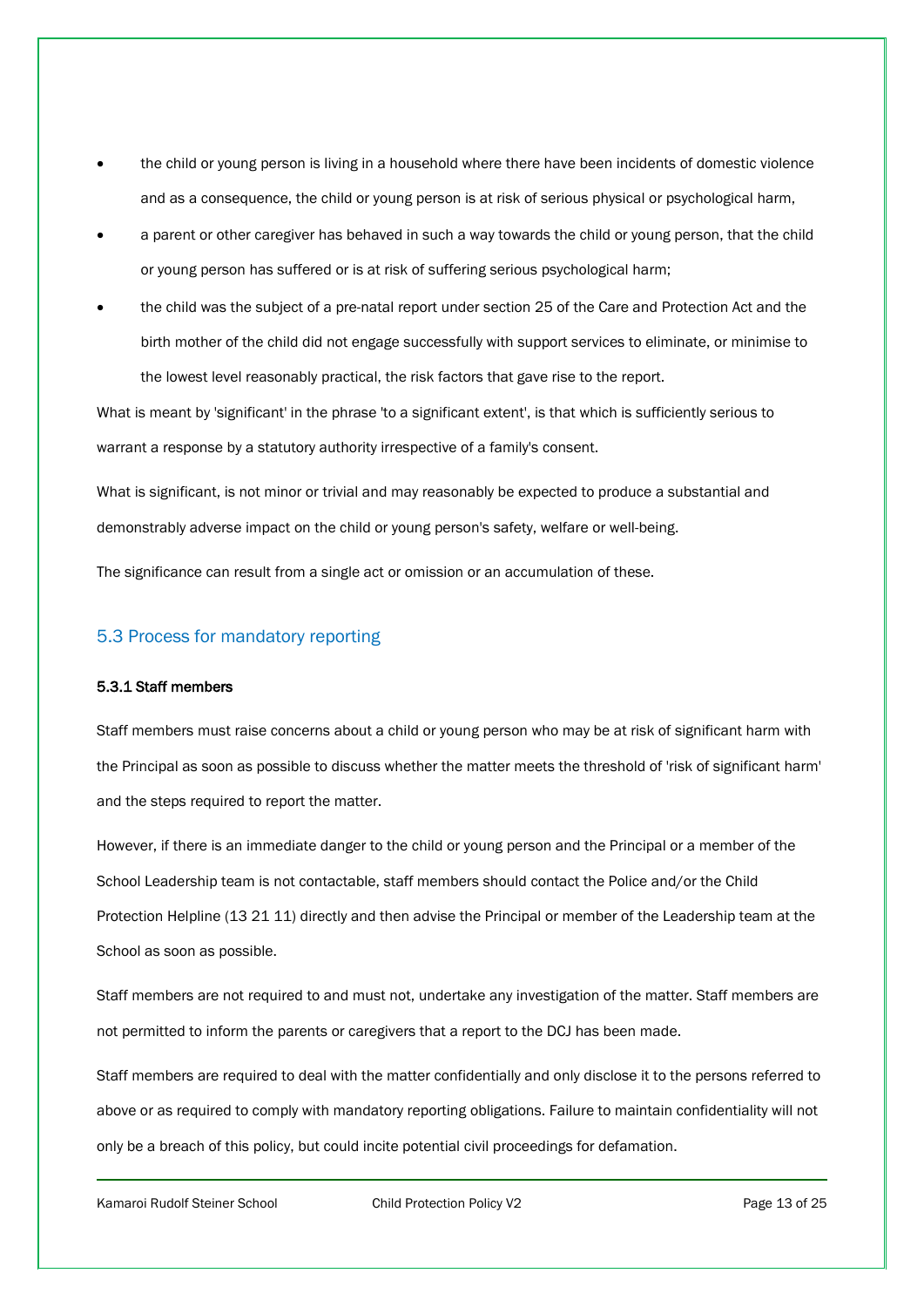#### 5.3.2 Kamaroi Rudolf Steiner School

In general, the Principal will report these matters to the DCJ and where necessary, the Police. This is supported by the DCJ in accordance with best practice principles.

#### 5.4 Process for reporting concerns about students

#### 5.4.1 Staff members

The Care and Protection Act outlines a mandatory reporter's obligation to report to the DCJ concerns about risk of significant harm. However, to ensure centralised reporting, all staff members are required to report any concern regarding the safety, welfare and wellbeing of a student to the Principal. Staff members who are unsure as to whether a matter meets the threshold of 'risk of significant harm', should report their concern to the Principal regardless.

Staff members are required to deal with all reports regarding the safety, welfare or wellbeing of a student confidentially and only disclose it to the Principal and any other person the Principal nominates.

# <span id="page-13-0"></span>6. Reportable conduct

Section 29 of the Children's Guardian Act 2019 requires the Heads of Entities, including non-government schools in New South Wales, to notify the OCG of all allegations of reportable conduct and convictions involving an 'employee' and the outcome of the School's investigation of these allegations. Under the Children's Guardian Act 2019, allegations of child abuse only fall within the reportable conduct jurisdiction if the involved individual is an employee of the relevant entity at the time when the allegation becomes known by the Head of Entity.

Reportable Conduct:

- involves a child (a person under the age of 18 years) at the time of the alleged incident; and
- involves certain defined conduct as described in the Act (see below).

The OCG:

Kamaroi Rudolf Steiner School Child Protection Policy V2 Child Protection Policy V2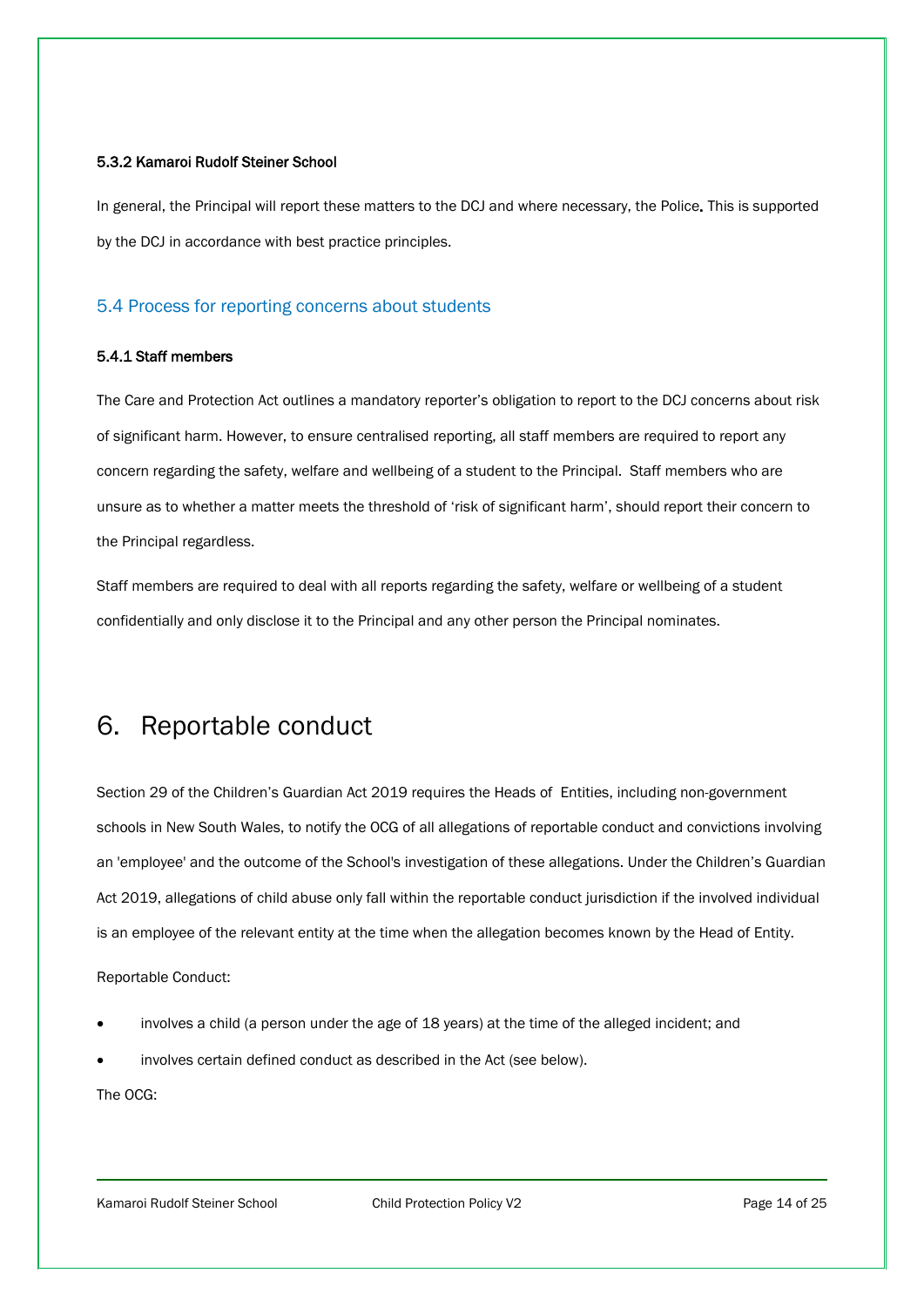- must keep under scrutiny the systems for preventing reportable conduct by employees of nongovernment schools and the handling of, or response to, reportable allegations (including allegations which are exempt from notification) or convictions;
- must receive and assess notifications from non-government schools concerning reportable conduct or reportable convictions;
- is required to oversee or monitor the conduct of investigations by non-government schools into allegations of reportable conduct or reportable convictions;
- must determine whether an investigation that has been monitored has been conducted properly and whether appropriate action has been taken as a result of the investigation;
- may directly investigate an allegation of reportable conduct or reportable conviction against an employee of a non-government school, or the handling of or response to such a matter (eg arising out of complaints by the person who is the subject of an allegation); and
- may investigate the way in which a relevant entity has dealt with, or is dealing with, a report, complaint or notification, if the OCG considers it appropriate to do so.

# 6.1 Reportable conduct

Under the Children's Guardian Act 2019, *reportable conduct* is defined as:

- a sexual offence;
- sexual misconduct;
- an assault against a child;
- ill-treatment of a child;
- neglect of a child;
- an offence under section 43B (failure to protect) or section 316A (failure to report) of the Crimes Act 1900; and
- behaviour that causes significant emotional or psychological harm to a child.

Reportable conduct does not extend to:

Kamaroi Rudolf Steiner School **Child Protection Policy V2** Page 15 of 25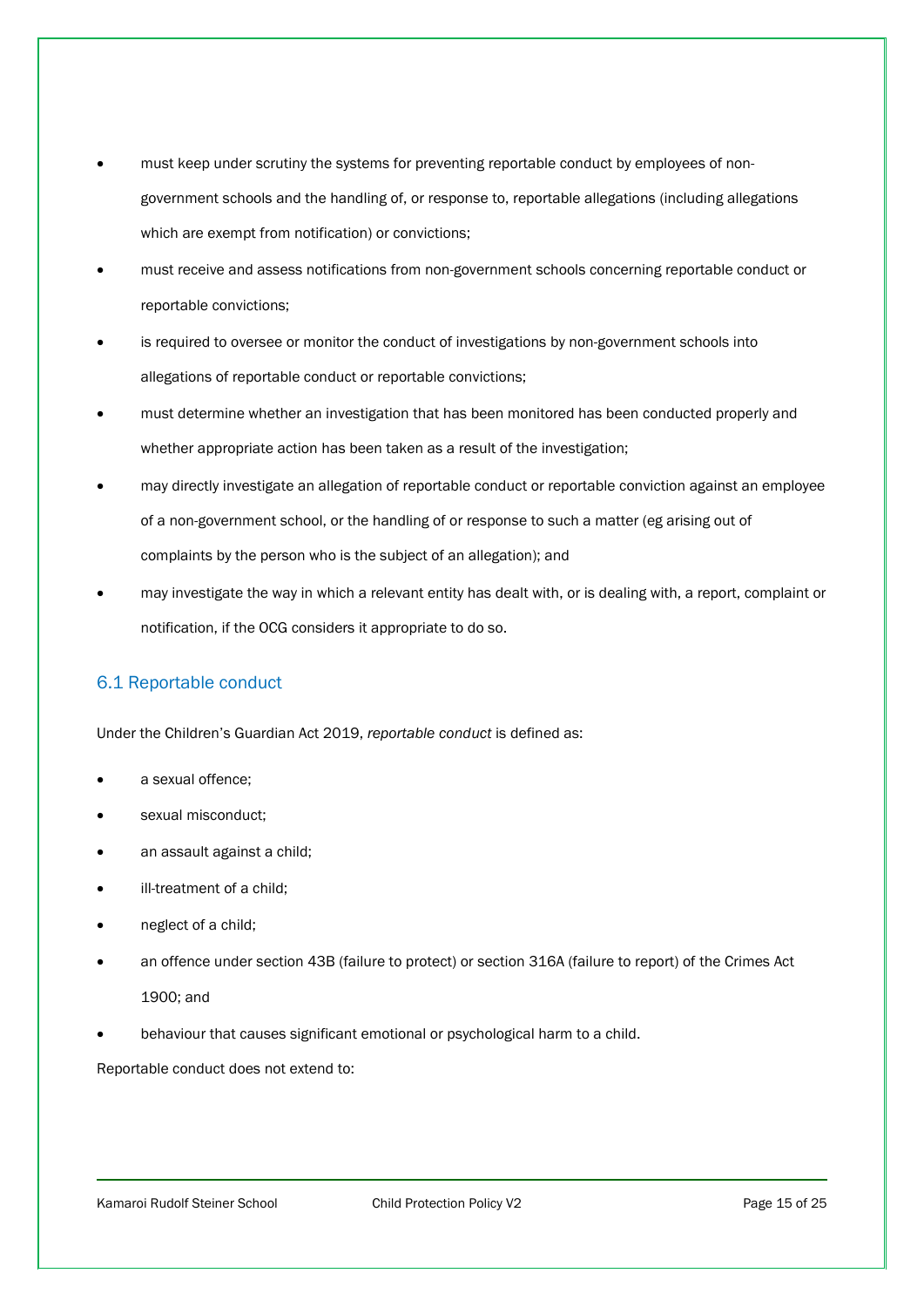- conduct that is reasonable for the purposes of the discipline, management or care of children, having regard to the age, maturity, health or other characteristics of the children and to any relevant codes of conduct or professional standards; or
- the use of physical force that, in all the circumstances, is trivial or negligible and the circumstances in which it was used have been investigated and the result of the investigation has been recorded in accordance with appropriate procedures; or
- conduct of a class or kind exempted from being reportable conduct by the Children's Guardian Act under section 30.

#### 6.1.1 Definitions

The following definitions relate to *reportable conduct*:

- Sexual offence: an offence of a sexual nature under a law of the State, another State, a Territory, or the Commonwealth, committed against, with or in the presence of a child, such as:
	- sexual touching of a child;
	- a child grooming offence;
	- production, dissemination or possession of child abuse material.

Definitions of 'grooming', within child protection legislation, are complex. Under the Crimes Act, grooming or procuring a child under the age of 16 years for unlawful sexual activity is classed as a sexual offence. The Crimes Act (s73) also extends the age of consent to 18 years when a child is in a 'special care' relationship. Under Schedule 1(2) of the WWC Act, grooming is recognised as a form of sexual misconduct. The Children's Guardian Act 2019 and this Child Protection Policy reflect these definitions within the context of the Reportable Conduct Scheme (Division 2).

An alleged sexual offence does not have to be the subject of criminal investigation or charges for it to be categorised as a reportable allegation of sexual offence.

- **Sexual misconduct:** conduct with, towards or in the presence of a child that is sexual in nature (but not a sexual offence). The Act provides the following (non-exhaustive) examples:
	- descriptions of sexual acts without a legitimate reason to provide the descriptions;
	- sexual comments, conversations or communications;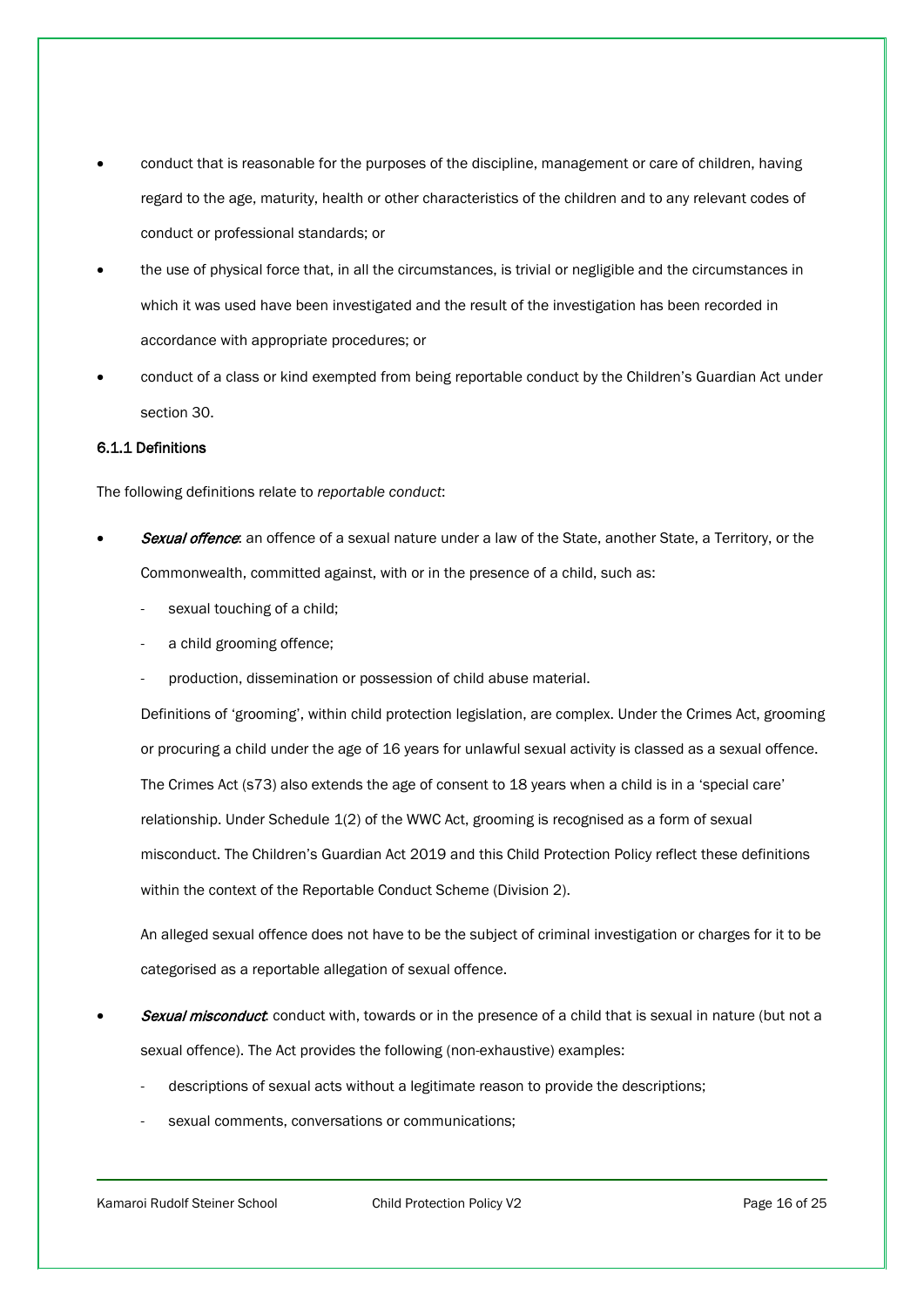comments to a child that express a desire to act in a sexual manner towards the child, or another child.

Note – crossing professional boundaries comes within the scope of the scheme to the extent that the alleged conduct meets the definition of sexual misconduct. That is, the conduct with, towards or in the presence of a child that is sexual in nature (but is not a sexual offence).

- Assault: an assault can occur when a person intentionally or recklessly (ie. knows the assault is possible but ignores the risk):
	- applies physical force against a child without lawful justification or excuse such as hitting, striking, kicking, punching or dragging a child (actual physical force); or
	- causes a child to apprehend the immediate and unlawful use of physical force against them such as threatening to physically harm a child through words and/or gestures regardless of whether the person actually intends to apply any force (apprehension of physical force)
	- **III-treatment:** is defined as conduct towards a child that is:
		- unreasonable; and
		- seriously inappropriate, improper, inhumane or cruel.

Ill-treatment can include a range of conduct such as making excessive or degrading demands of a child; a pattern of hostile or degrading comments or behaviour towards a child; and using inappropriate forms of behaviour management towards a child.

Neglect: defined as a significant failure to provide adequate and proper food, supervision, nursing, clothing, medical aid or lodging for a child that causes or is likely to cause harm - by a person who has care and/or has responsibility towards a child.

Neglect can be an ongoing situation of repeated failure by a caregiver to meet a child's physical or psychological needs, or a single significant incident where a caregiver fails to fulfill a duty or obligation, resulting in actual harm to a child where there is the potential for significant harm to a child. Examples of neglect include failing to protect a child from abuse and exposing a child to a harmful environment.

Behaviour that causes significant *emotional or psychological harm* to a child is conduct that is intentional or reckless (without reasonable excuse), obviously or very clearly unreasonable and which results in significant emotional harm or trauma to a child.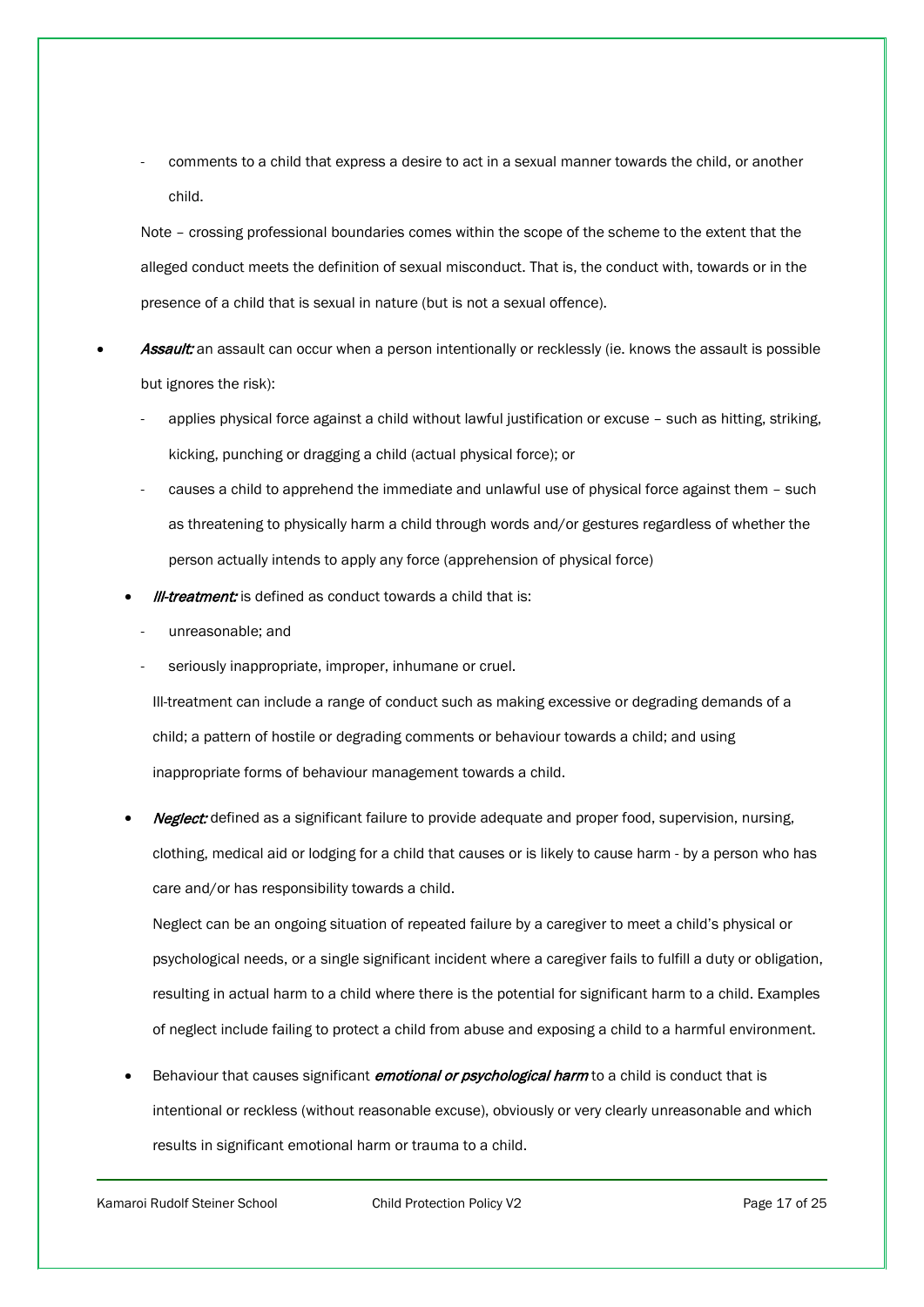For a reportable allegation involving psychological harm, the following elements must be present:

- An obviously or very clearly unreasonable or serious act or series of acts that the employees knew or ought to have known was unacceptable, and
- Evidence of psychological harm to the child that is more than transient, including displaying patterns of 'out of character behaviour', regression in behaviour, distress, anxiety, physical symptoms or selfharm, and
- An alleged causal link between the employee's conduct and the significant emotional or psychological harm to the child.
- **Reportable allegation** is an allegation that an employee has engaged in conduct that may be reportable conduct.
- **Reportable conviction** means a conviction (including a finding of guilt without the court proceeding to a conviction), in NSW or elsewhere, of an offence involving reportable conduct.
- **Employee** of an entity includes:
	- an individual employed by, or in, the entity
	- a volunteer providing services to children
	- a contractor engaged directly by the entity (or by a third party) where the contractor holds, or is required to hold, a WWCC clearance for the purposes of their work with an entity; and
	- a person engaged by a religious body where that person holds, or is required to hold, a WWCC clearance for the purposes of their work with the religious body.
- **ESOA** (Employee Subject of the Allegation).

# 6.2 Process for reporting of reportable conduct allegations or convictions

#### 6.2.1 Staff members

Any concerns about any other employee engaging in conduct that is considered inappropriate, or reportable conduct, or any allegation of inappropriate or reportable conduct made to the employee or about the employee themselves must be reported to the Principal. Where it is uncertain if the conduct is reportable conduct but is considered inappropriate behaviour this must also be reported.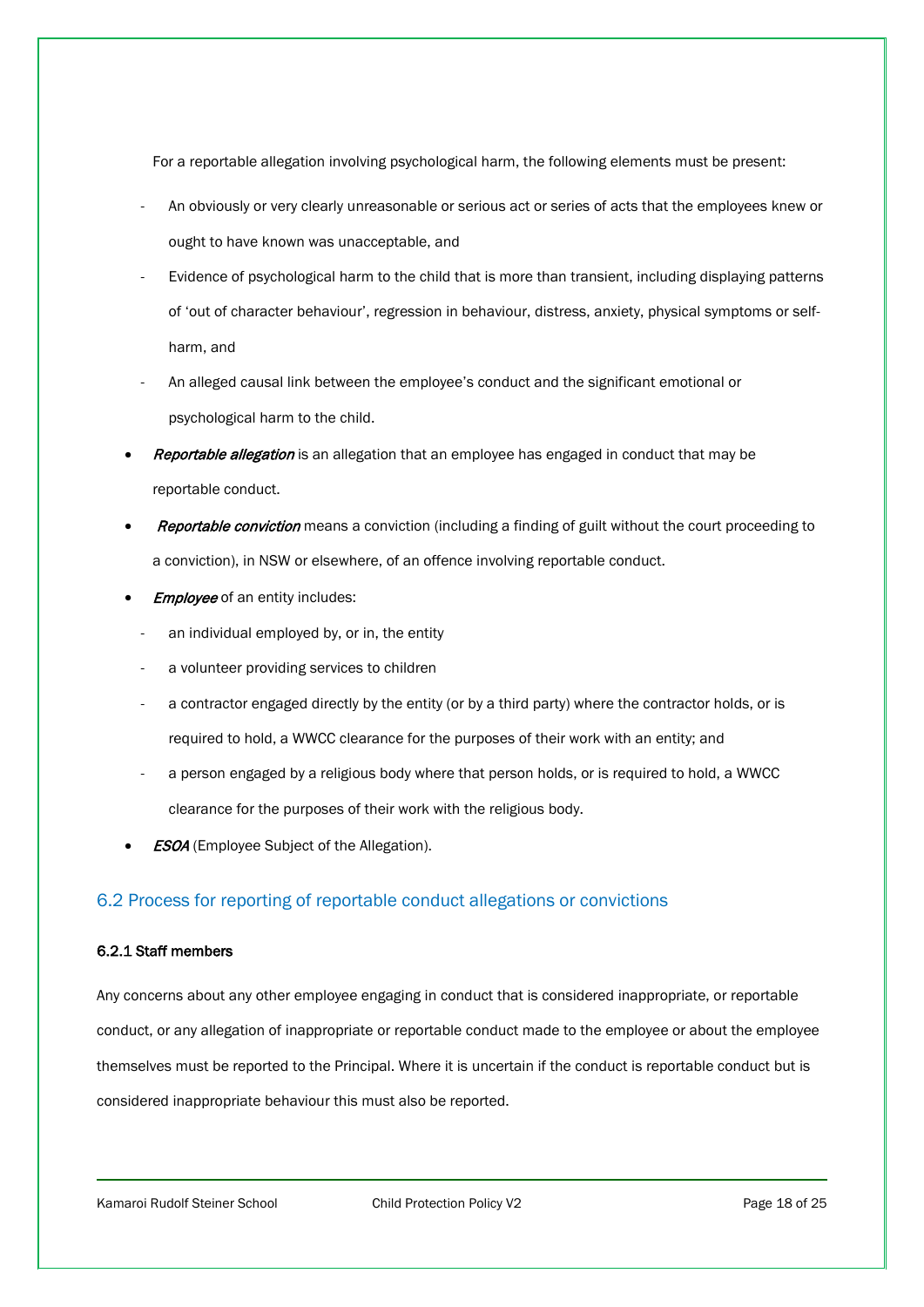Staff members must also report the Principal when they become aware that an employee has been charged with or convicted of an offence (including a finding of guilt without the court proceeding to a conviction) involving reportable conduct. This includes information relating to the employee themselves.

If the allegation involves the Principal, the staff member must report to Chair of the School Board.

#### 6.2.2 Parents, carers and community members

• Parents, carer and community members are encouraged to report any conduct that is in their view inappropriate, reportable or criminal conduct to the Principal or their delegate. All such reports will be dealt with in accordance with the School's complaint handling procedures. Parents, carers and community members may also refer to the document [Child Protection Awareness for Parents, Carers](https://www.kamaroi.nsw.edu.au/documents/52/Child_Protection_Awareness_for_Parents_Carers_and_Community.pdf)  [and Community](https://www.kamaroi.nsw.edu.au/documents/52/Child_Protection_Awareness_for_Parents_Carers_and_Community.pdf) on the school's website.

#### 6.2.3 Kamaroi Rudolf Steiner School

The Principal, as the Head of Entity under the Children's Guardian Act 2019, must:

- Ensure specified systems are in place for preventing, detecting and responding to reportable allegations or convictions
- Submit a 7-day notification form to the OCG within 7 business days of becoming aware of a reportable allegation or conviction against an employee of the entity (unless the Head of the Entity has a reasonable excuse),

The notification should include the following information:

- (a) that a report has been received in relation to an employee of the School, and
- (b) the type of reportable conduct, and
- (c) the name of the employee, and
- (d) the name and contact details of School and the Head of Entity, and
- (e) for a reportable allegation, whether it has been reported to Police, and
- (f) if a report has been made to the Child Protection Helpline, that a report has been made, and
- (g) the nature of the relevant entity's initial risk assessment and risk management action,
- The notice must also include the following, if known to the Head of Entity: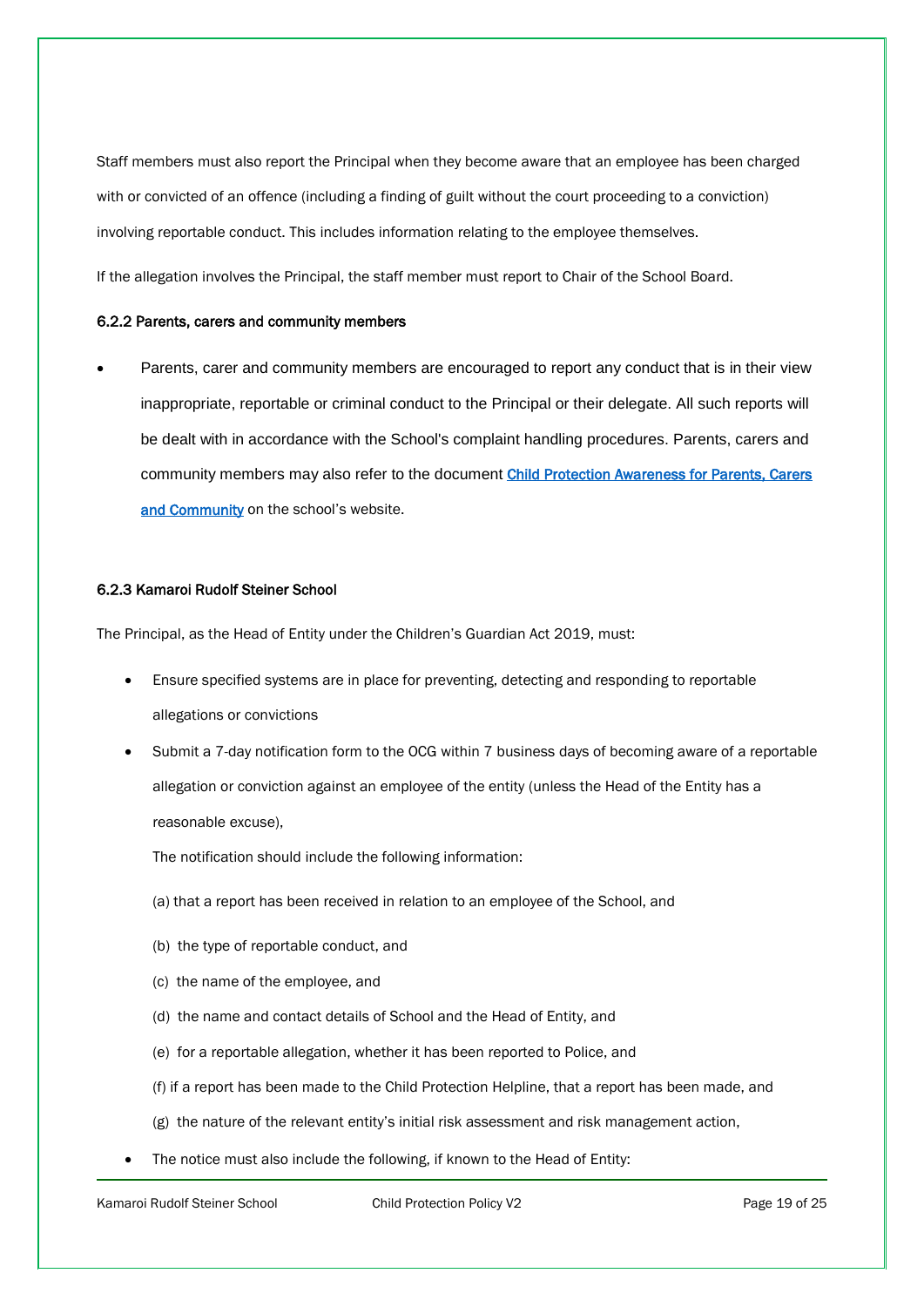(a) details of the reportable allegation or conviction considered to be a reportable conviction,

(b) the date of birth and working with children number, if any, of the employee the subject of the report,

- (c) the police report reference number (if Police were notified),
- (d) the report reference number if reported to the Child Protection Helpline,

(e) the names of other relevant entities that employ or engage the employee, whether or not directly, to provide a service to children, including as a volunteer or contractor.

Maximum penalty for failure to notify within 7 business days -10 penalty units.

# 6.3 Process for investigating an allegation of reportable conduct

The Principal is responsible for ensuring that the following steps are taken to investigate an allegation of reportable conduct.

#### 6.3.1 Initial steps

Once an allegation of reportable conduct against an employee is received, the Principal is required to:

- determine whether it is an allegation of reportable conduct;
- assess whether the DCJ or the Police need to be notified (ie, if reasonable grounds to suspect that a child is at risk of significant harm or a potential criminal offence). If they have been notified, seek clearance from these statutory agencies prior to the School proceeding with the reportable conduct investigation;
- notify the child's parents (unless to do so would be likely to compromise the investigation or any investigation by the DCJ or Police);
- notify the OCG within 7 business days of receiving the allegation;
- carry out a risk assessment and take action to reduce/remove risk, where appropriate; and
- provide an initial letter to the ESOA advising that an allegation of reportable conduct has been made against them and the School's responsibility to investigate this matter under Section 34 of the Children's Guardian Act 2019; and
- investigate the allegation or appoint someone to investigate the allegation.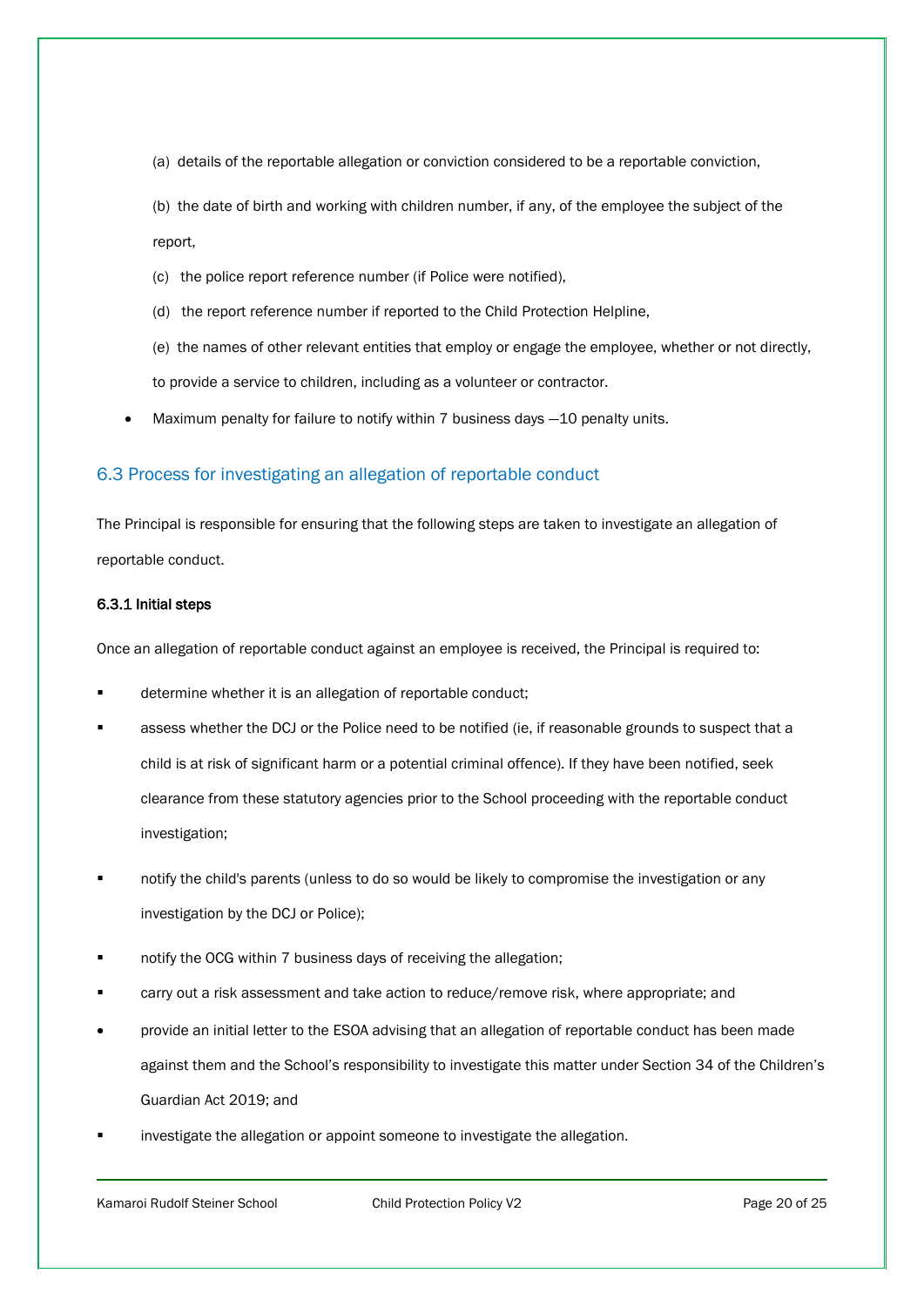#### 6.3.2 Investigation principles

During the investigation of a reportable conduct allegation the School will:

- follow the principles of procedural fairness;
- inform ESOA of the substance of any allegations made against them, at the appropriate time in the investigation, and provide them with a reasonable opportunity to respond to the allegations;
- make reasonable enquiries or investigations before making a decision;
- avoid conflicts of interest;
- conduct the investigation without unjustifiable delay;
- handle the matter as confidentially as possible; and
- provide appropriate support for all parties including the child/children, witnesses and the ESOA.

#### 6.3.3 Investigation steps

In an investigation the Principal or appointed investigator will generally:

- interview relevant witnesses and gather relevant documentation;
- provide a letter of allegation to the ESOA;
- provide the ESOA with the opportunity to provide a response to the allegations either in writing or at Interview;
- consider relevant evidence and make a preliminary finding in accordance with the OCG guidelines;
- inform the ESOA of the preliminary finding in writing by the Head of Entity and provide them with a further opportunity to respond or make a further submission prior to the matter moving to final findings;
- consider any response provided by the ESOA;
- make a final finding in accordance with the OCG guidelines;
- decide on the disciplinary action, if any, to be taken against the ESOA;
- if it is completed, send the final report to the OCG within 30 days after having received the allegation, as per section 36 of the Children's Guardian Act 2019.
- should the final report be unfinished within 30 days, the Head of Entity must provide, at minimum, an interim report to the OCG within 30 days of having received the allegation, as per section 38 of the Children's Guardian Act 2019.

Submission of an interim report must include;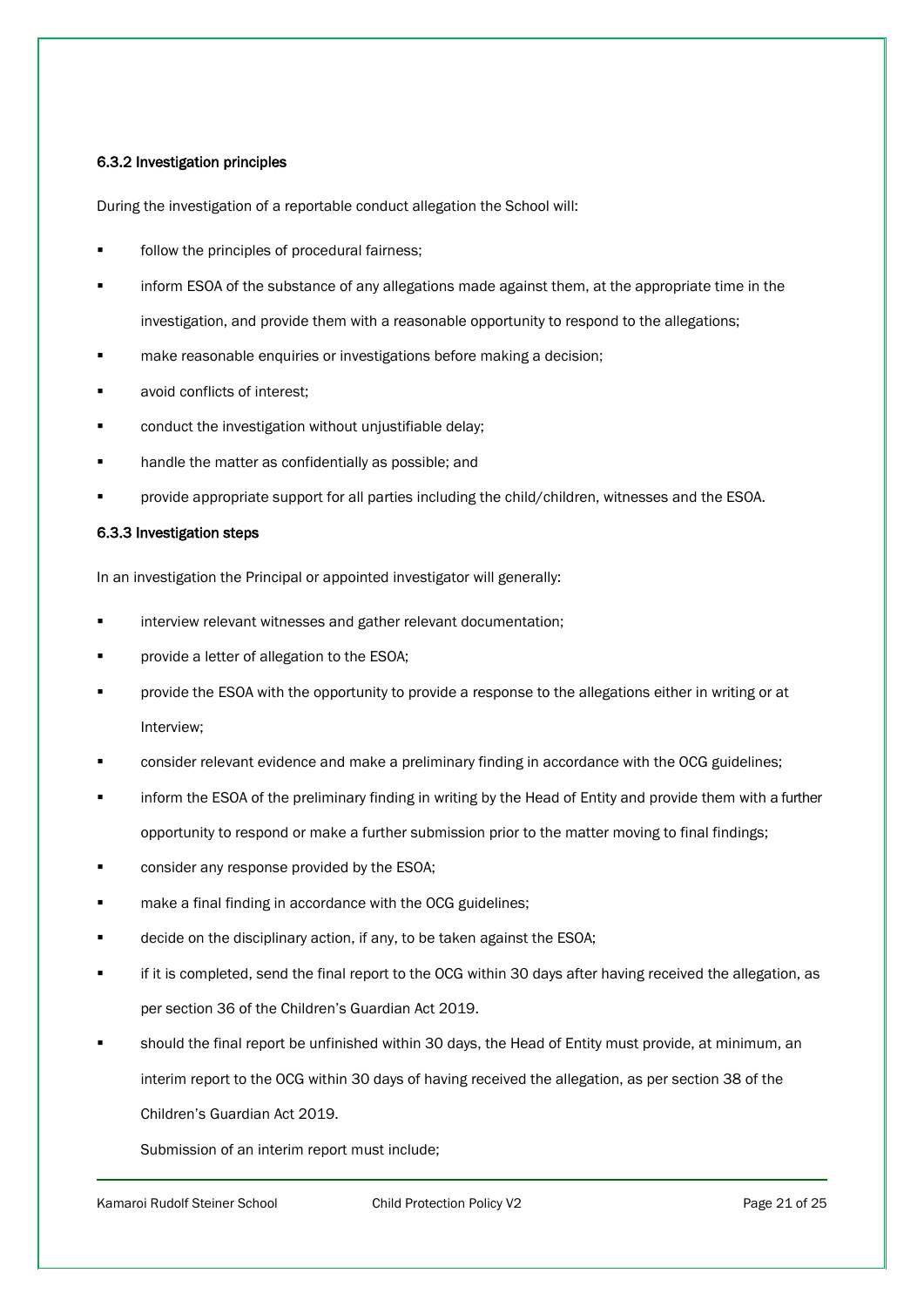- a reason for not providing the final report within 30 days and an estimated time frame for completion of the report.
- specific information, including (if known); the facts and circumstances of the reportable allegation; any known information about a reportable conviction; action taken since the OCG received a notification about the reportable allegation or reportable conviction; further action the Head of Entity proposes to take in relation to the reportable allegation or reportable conviction; including if the Head of Entity proposes to take no further action; the reasons for the action taken and the action proposed to be taken or the reasons for the decision to take no further action; other information prescribed by the regulations; and
- be accompanied by copies of documents in the School's possession, including transcripts of interviews and copies of evidence.

The steps outlined above may need to be varied on occasion to meet particular circumstances. For example, it may be necessary to take different steps where the matter is also being investigated by the DCJ or Police.

An ESOA may have an appropriate support person with them during the interview process. Such a person is there for support only and as a witness to the proceedings and not as an advocate or to take an active role.

# 6.4 Risk management throughout an investigation of a reportable conduct allegation

Risk management means identifying the potential for an incident or accident to occur and taking steps to reduce the likelihood or severity of its occurrence.

The Principal is responsible for risk management throughout the investigation and will assess risk at the beginning of the investigation, during and at the end of the investigation.

# 6.4.1 Initial risk assessment

Following an allegation of reportable conduct against an employee, the Principal conducts an initial risk assessment to identify and minimise the risks to:

- the child(ren) who are the subject of the allegation;
- other children with whom the employee may have contact;
- the ESOA;

Kamaroi Rudolf Steiner School **Child Protection Policy V2** Page 22 of 25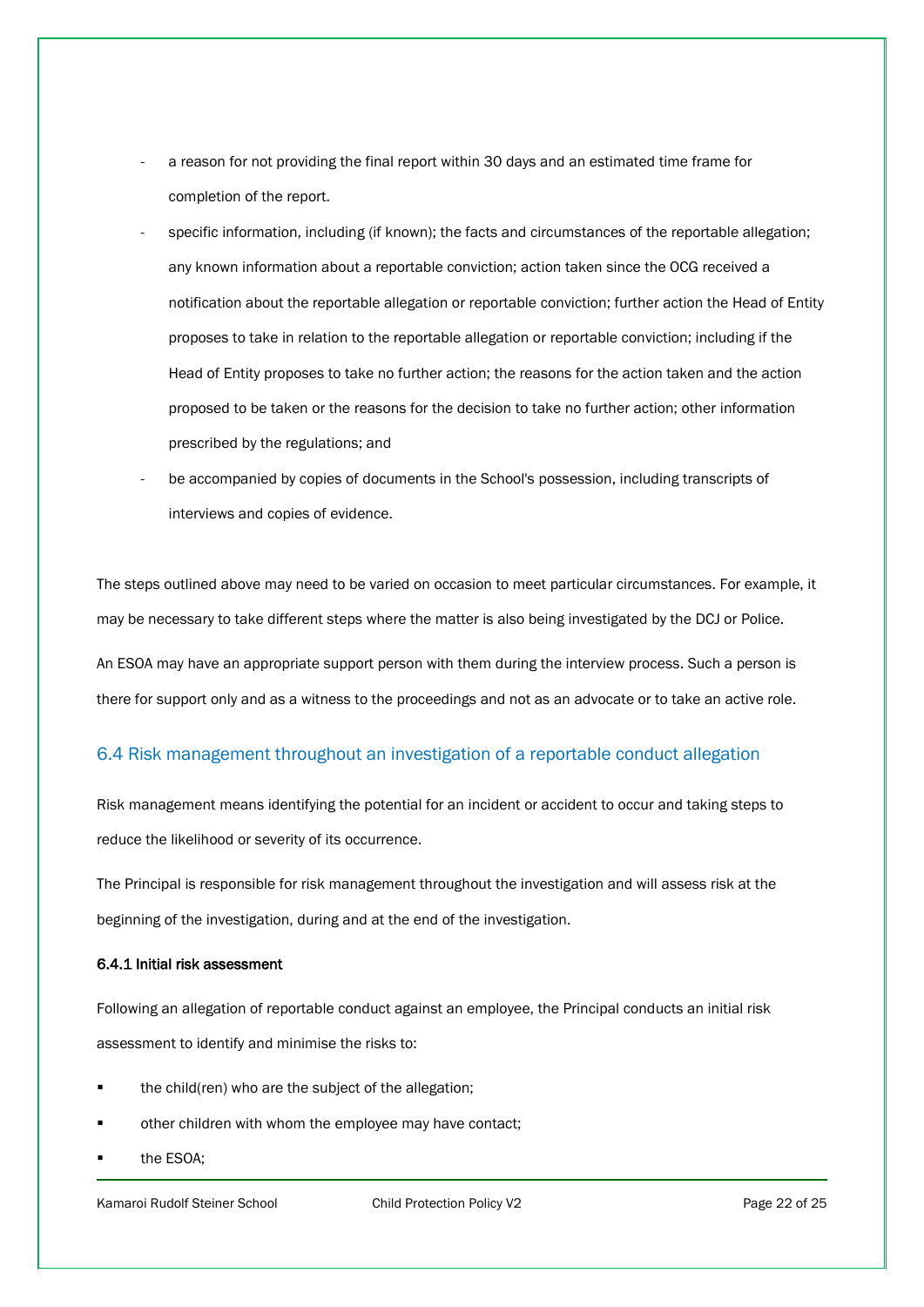- the School, and
- the proper investigation of the allegation.

The factors which will be considered during the risk assessment include:

- the nature and seriousness of the allegations;
- **the vulnerability of the child(ren) the ESOA has contact with at work;**
- **the nature of the position occupied by the ESOA;**
- **the level of supervision of the ESOA; and**
- the disciplinary history or safety of the ESOA and possible risks to the investigation.

The Principal will take appropriate action to minimise risks. This may include the ESOA being temporarily relieved of some duties, being required not to have contact with certain students, being asked to take paid leave, or being suspended from duty. When taking action to address any risks identified, the School will take into consideration both the needs of the child(ren) and the ESOA.

A decision to take action on the basis of a risk assessment is not indicative of the findings of the matter. Until the investigation is completed and a finding is made, any action, such as an employee being suspended, is not to be considered to be an indication that the alleged conduct by the employee did occur.

#### 6.4.2 Ongoing risk assessment

The Principal will continually monitor risk during the investigation including in the light of any new relevant information that emerges.

#### 6.4.3 Findings

At the completion of the investigation, a finding will be made in relation to the allegation and a decision made by the Principal regarding what action, if any, is required in relation to the ESOA, the child(ren) involved and any other parties.

#### 6.4.4 Information for the ESOA

The ESOA will be advised:

- that an allegation has been made against them (at the appropriate time in the investigation); and
- of the substance of the allegation, or of any preliminary finding and the final finding.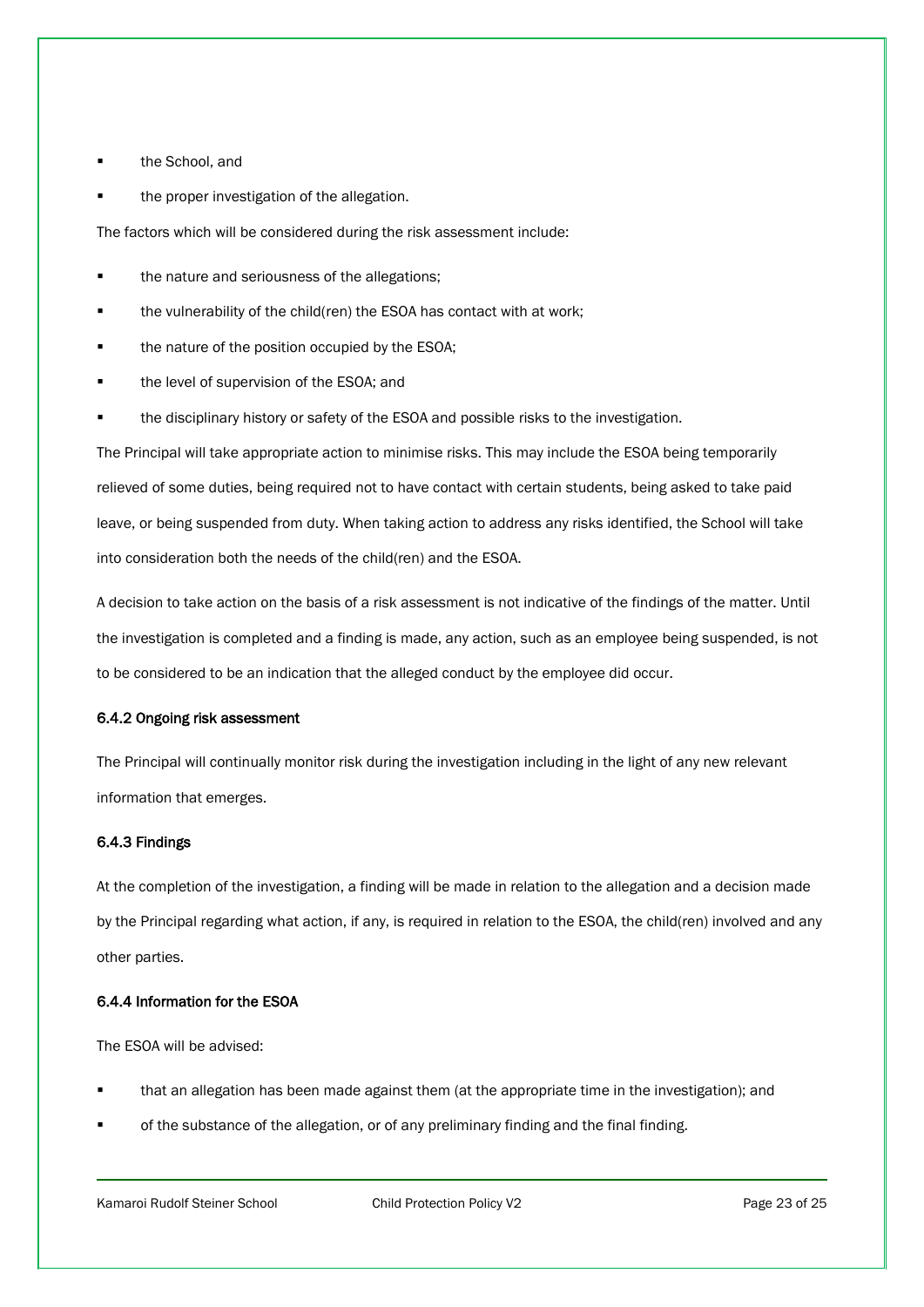The ESOA does not automatically have the right to:

- know or have confirmed the identity of the person who made the allegation; or
- be shown the content of the OCG notification form or other investigation material that reveals information provided by other employees or witnesses.

The WWC Act enables a person who has a sustained finding referred to the OCG to request access to the records held by the School in relation to the finding of misconduct involving children, once final findings are made. The entitlements of a person to request access to information in terms of section 46 of the WWC Act is enlivened when a finding of misconduct involving children has been made.

#### 6.4.5 Disciplinary action

As a result of the allegations, investigation or final findings, the School may take disciplinary action against the ESOA (including termination of employment).

In relation to any disciplinary action the School will give the ESOA:

- details of the proposed disciplinary action; and
- a reasonable opportunity to respond before a final decision is made.

#### 6.4.6 Confidentiality

It is important when dealing with allegations of reportable conduct that the matter be dealt with as confidentially as possible.

The School requires that all parties maintain confidentiality during the investigation including in relation to the handling and storing of documents and records.

Records about allegations of reportable conduct against employees will be kept [in a secure area] and will be accessible by [the Head of Entity or with the Head of Entity's express authority].

No employee may comment to the media about an allegation of reportable conduct unless expressly authorised by the Principal to do so.

Staff members who become aware of a breach of confidentiality in relation to a reportable conduct allegation must advise the Principal.